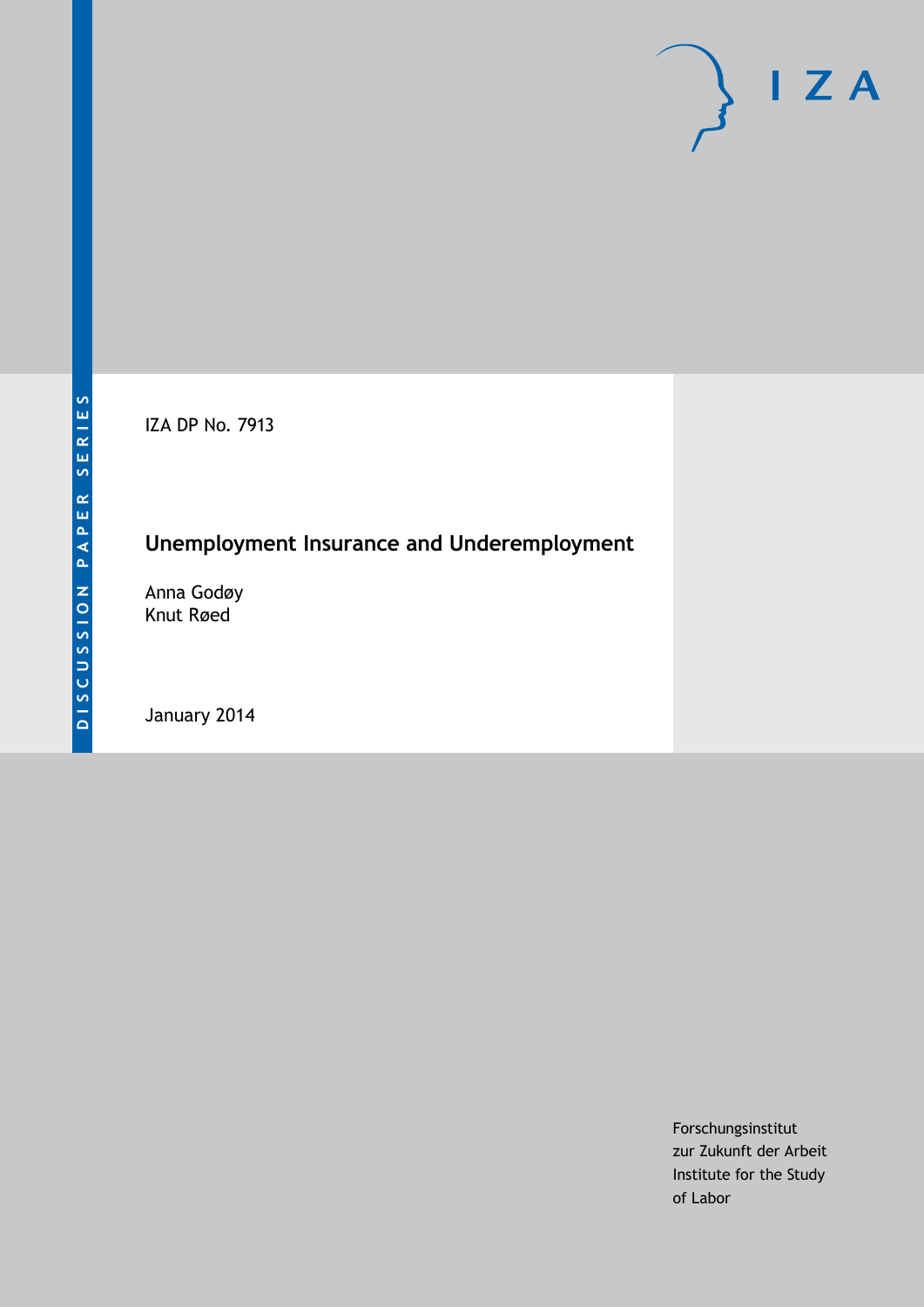# **Unemployment Insurance and Underemployment**

#### **Anna Godøy**

*Institute for Social Research*

### **Knut Røed**

*Ragnar Frisch Centre for Economic Research and IZA*

### Discussion Paper No. 7913 January 2014

IZA

P.O. Box 7240 53072 Bonn Germany

Phone: +49-228-3894-0 Fax: +49-228-3894-180 E-mail: [iza@iza.org](mailto:iza@iza.org)

Any opinions expressed here are those of the author(s) and not those of IZA. Research published in this series may include views on policy, but the institute itself takes no institutional policy positions. The IZA research network is committed to the IZA Guiding Principles of Research Integrity.

The Institute for the Study of Labor (IZA) in Bonn is a local and virtual international research center and a place of communication between science, politics and business. IZA is an independent nonprofit organization supported by Deutsche Post Foundation. The center is associated with the University of Bonn and offers a stimulating research environment through its international network, workshops and conferences, data service, project support, research visits and doctoral program. IZA engages in (i) original and internationally competitive research in all fields of labor economics, (ii) development of policy concepts, and (iii) dissemination of research results and concepts to the interested public.

<span id="page-1-0"></span>IZA Discussion Papers often represent preliminary work and are circulated to encourage discussion. Citation of such a paper should account for its provisional character. A revised version may be available directly from the author.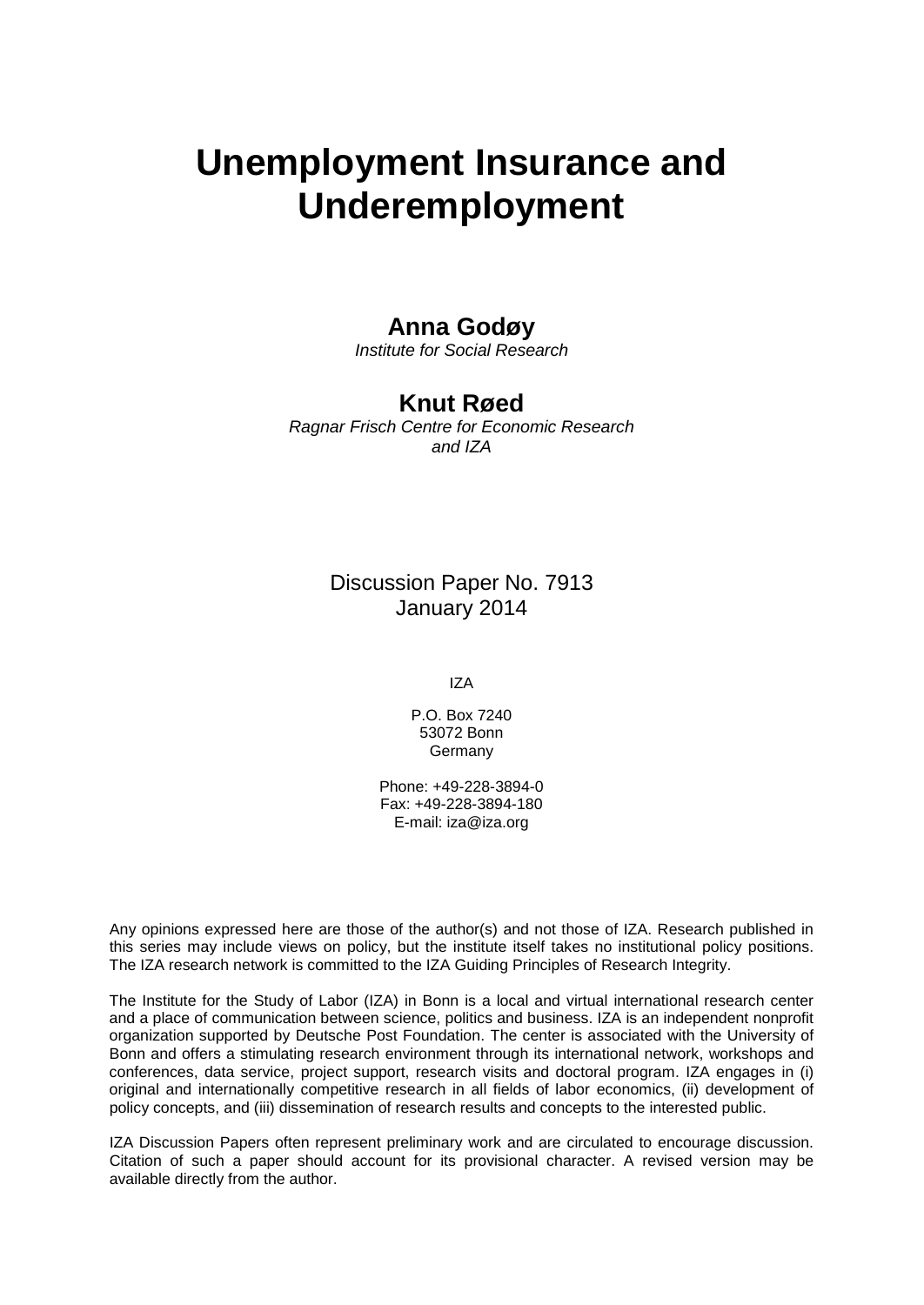IZA Discussion Paper No. 7913 January 2014

## **ABSTRACT**

### **Unemployment Insurance and Underemployment[\\*](#page-1-0)**

Should unemployment insurance (UI) systems provide coverage for underemployed job seekers? Based on a statistical analysis of Norwegian unemployment spells, we conclude that the answer to this question is yes. Allowing insured job seekers to retain partial UI benefits during periods of insufficient part-time work not only reduces UI expenditures during the part-time work period; it also unambiguously reduces the time until a regular selfsupporting job is found. Probable explanations are that even small temporary part-time jobs provide access to useful vacancy-information and that such jobs are used by employers as a screening device when hiring from the unemployment pool.

JEL Classification: C41, J65

Keywords: unemployment insurance, part-time work, duration analysis

Corresponding author:

Anna Godøy Institute for Social Research P. box 3233 Elisenberg 0208 Oslo Norway E-mail: [a.a.godoy@socialresearch.no](mailto:a.a.godoy@socialresearch.no)

\* This research is part of the project "Social Insurance and Labor Market Inclusion in Norway", financed by the Norwegian Research Council (grant 202513). Data made available by Statistics Norway have been essential.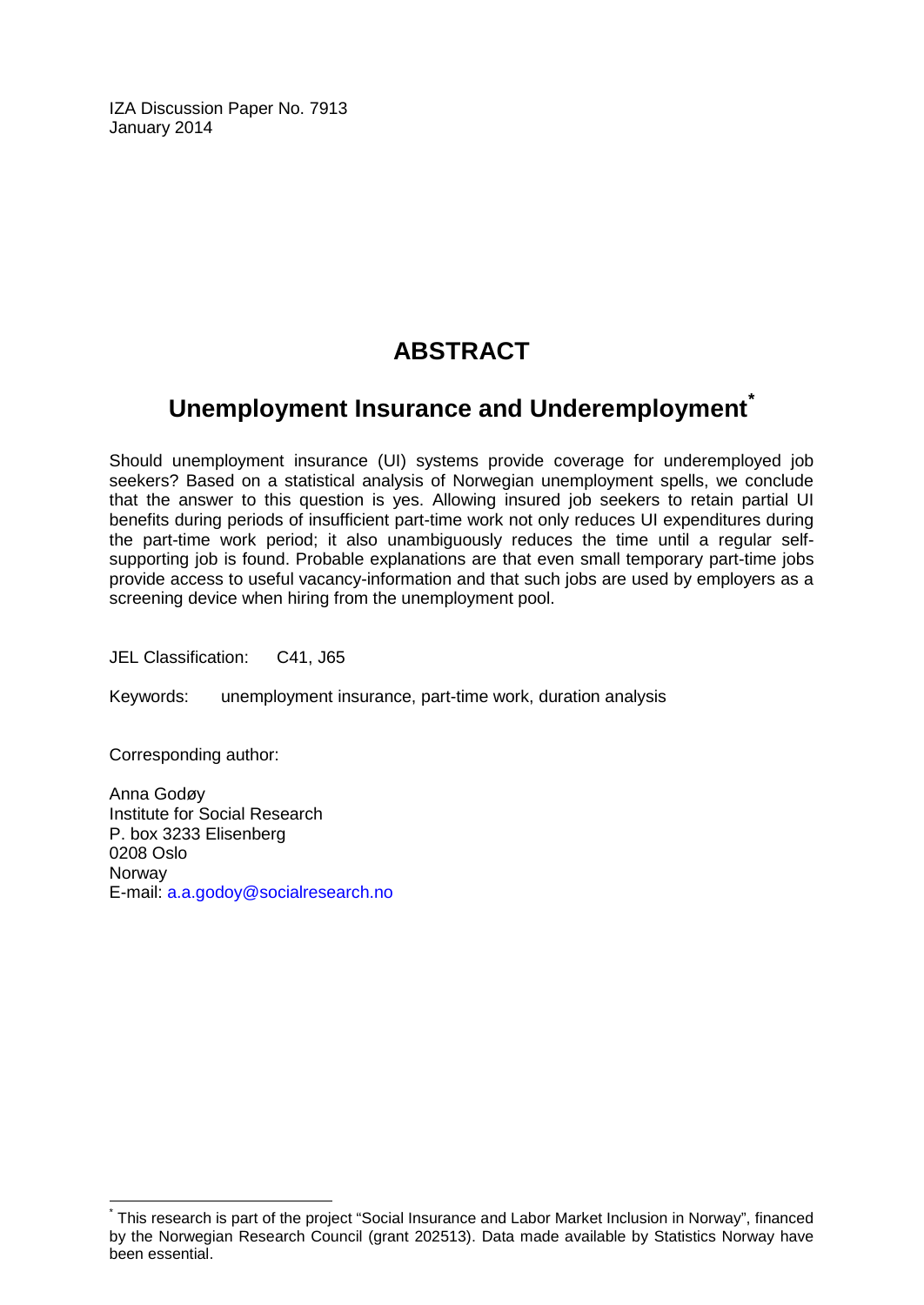#### 1 Introduction

Should unemployment insurance (UI) systems provide coverage for underemployed job seekers, i.e., for persons who have some paid work, but would like to work more? Standard job search theory suggests that policy makers face a tradeoff; see, e.g., Ek & Holmlund (2011): Offering partial UI benefits to parttime workers seeking fulltime employment reduces unemployment, as it becomes more attractive to substitute underemployment for unemployment and, hence, the set of acceptable jobs is expanded. But at the same time it also makes part-time work relatively more attractive compared to fulltime employment, potentially implying that fulltime employment declines.

UI programs targeted at partially unemployed workers are in some form operated in the majority of OECD countries (Cahuc & Carcillo 2011, Hijzen & Martin 2013). They serve two purposes; i) to reduce layoffs by allowing employers to temporarily reduce work-hours while compensating workers for the induced loss of income, and ii) to encourage unemployed job seekers to accept some work as a stepping-stone toward self-supporting employment, even when the job pays less (or just slightly more) than the UI benefit and thus presumably would be rejected in the absence of partial UI. The present paper examines the impacts of offering UI coverage to partially unemployed persons who were fully unemployed at the time of entry into the UI system. This implies that our focus lies on the role that partial UI benefits play in the return-to-work process via their impacts on employment opportunities, search effort, and choosiness. We do not examine the impacts of short-term work schemes on firms' layoff-strategies.

Offering unemployed job seekers the opportunity to combine UI benefits and some (part-time and/or short-term) work can be interpreted as a sort of active labor market program (ALMP) whereby claimants are incentivized to maintain contact with the labor market. This may be considered a goal in its own right, as labor earnings at least to some extent substitutes for UI benefits during the period with part-time employment. But it may also be viewed as a strategy for reducing the overall length of the job search period, as part-time and occasional work may serve as a stepping-stone toward fully self-supporting employment. This could be the case if employers use these jobs as a screening device for regular fulltime employment, if the job experience entails contacts/networks that make it easier to find other jobs, or if the work contributes to maintaining human capital. On the other hand, subsidized part-time employment may distract the job seeker from more productive job search activities and also raise reservation wages, as those who chose to combine part-time work and UI benefits presumably consider this to be a more attractive option than full unemployment. Thus, whether partial UI contributes to increasing or decreasing the overall duration of UI claims is essentially an empirical question.

On the basis of exceptionally rich Norwegian administrative data, the present paper examines the impact of obtaining a UI-subsidized part-time job on the duration and outcome UI spells. Since the obtainment of a part-time job is a non-randomly assigned event, empirical assessment of its causal effects is subject to a serious endogeneity problem. We deal with this problem by means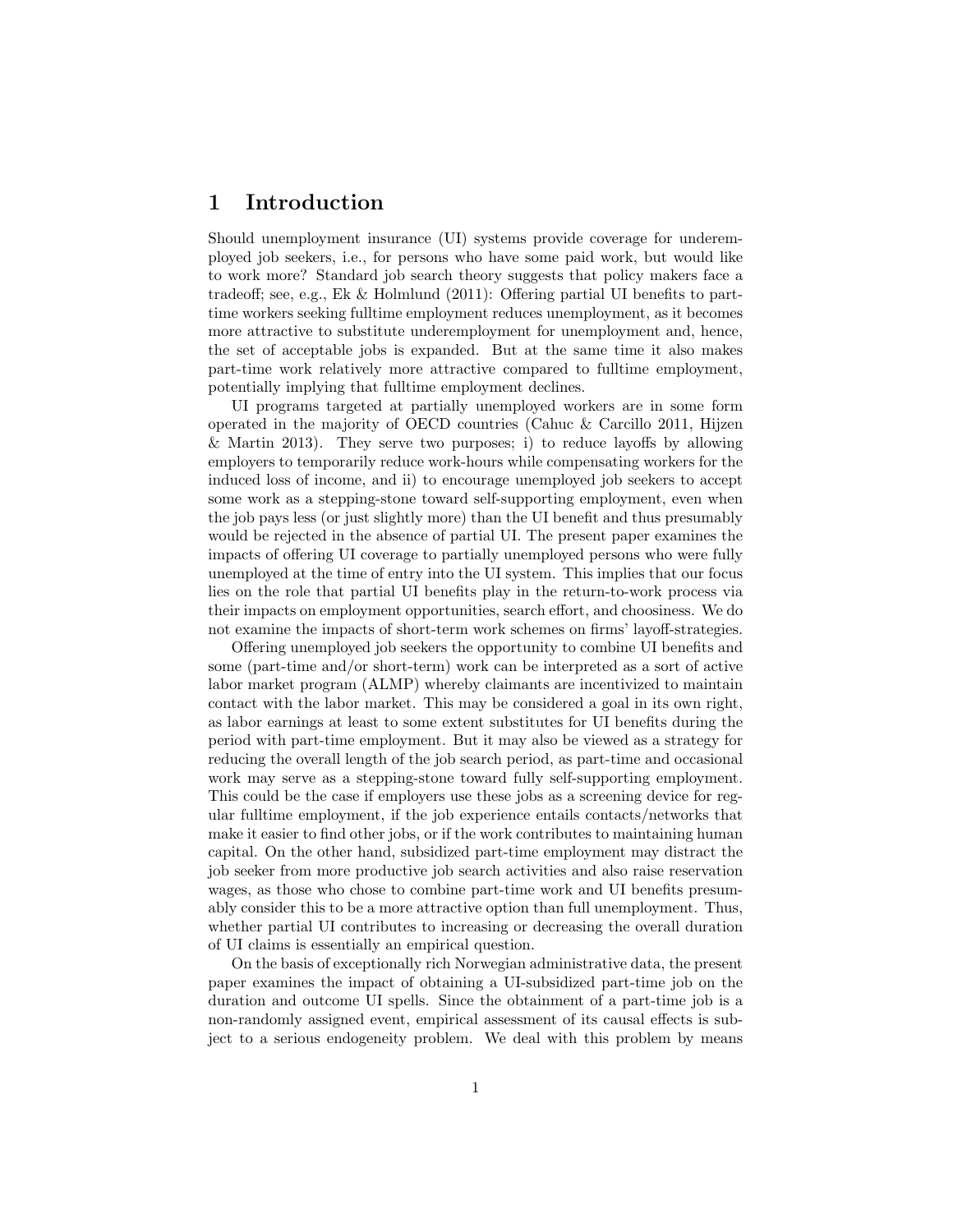of a timing-of-events methodology (Abbring & Van den Berg 2003) based on a multivariate mixed proportional hazard rate model. In order to shed light on the underlying causal mechanisms, we not only examine the duration until some regular work is obtained, but distinguish explicitly between transitions to "good" and "bad" jobs.

A novelty of our approach is that we seek to distinguish good from bad jobs not only on the basis of initial earnings or job duration, but on the basis of the much broader and longer term consequences of the job match in question, including its potential for providing a stepping stone for subsequent career advancements. We do this by defining job match qualities on the basis of realized earnings over a longer time period after the match (3 years in our main specification), regardless of the extent to which these earnings were directly related to first job obtained after unemployment.

UI subsidized part-time work is likely to raise reservation wages. This reduces the overall transition rate to regular work, but at the same time it tilts the relative employment transition rates toward good jobs. Part-time work may also raise the job offer arrival rate as the employment experience potentially triggers a regular job offer from the part-time employer and/or provide access to more information about other job vacancies. This increases the overall transition rate to regular work, but if temporary part-time work is more common in the "bad job" segment of the labor market, this tilts the relative employment transition rates back toward bad jobs. Hence, the effects on both the overall employment transition rate and on the ratio of god-job-to-bad-job transitions are theoretically ambiguous

Our paper relates closely to two existing studies that also examine the impact of partial UI receipt on UI duration on the basis of mixed proportional hazard rate models. The first is Kyyrä  $(2010)$ , who based on Finnish data essentially find no significant impacts of UI-supported part-time work on the transition rate to regular unsubsidized work. Since the data used in this paper contains relatively few observations, however, statistical inference is seriously limited by large standard errors. The second is Kyyrä et al. (2013) who based on Danish data identify a sharp decline in the transition rate to fulltime employment as job seekers move into UI-supported part-time work. After the return to full unemployment, however, there is a positive impact of having had some parttime work, suggesting that there is a favorable stepping-stone effect. Hence, the latter study indicates that there is indeed a tradeoff involved – between a negative lock-in effect during the period of part-time work and a positive stepping-stone effect afterwards. Kyyrä et al. (2013) conclude that the net effect on UI duration is positive for some groups and negative for others.

The present paper adds to the existing literature by building on an extraordinarily flexible statistical model, which not only treats transitions to good and bad jobs as distinct events, but also models the use of partial UI benefits jointly with the use of other (alternative or supplementary) policy instruments (ALMPs and UI sanctions). In addition, we take into account that a significant fraction of UI spells do not end in a transition to self-supporting employment at all, but rather in a transition to an alternative social insurance program (social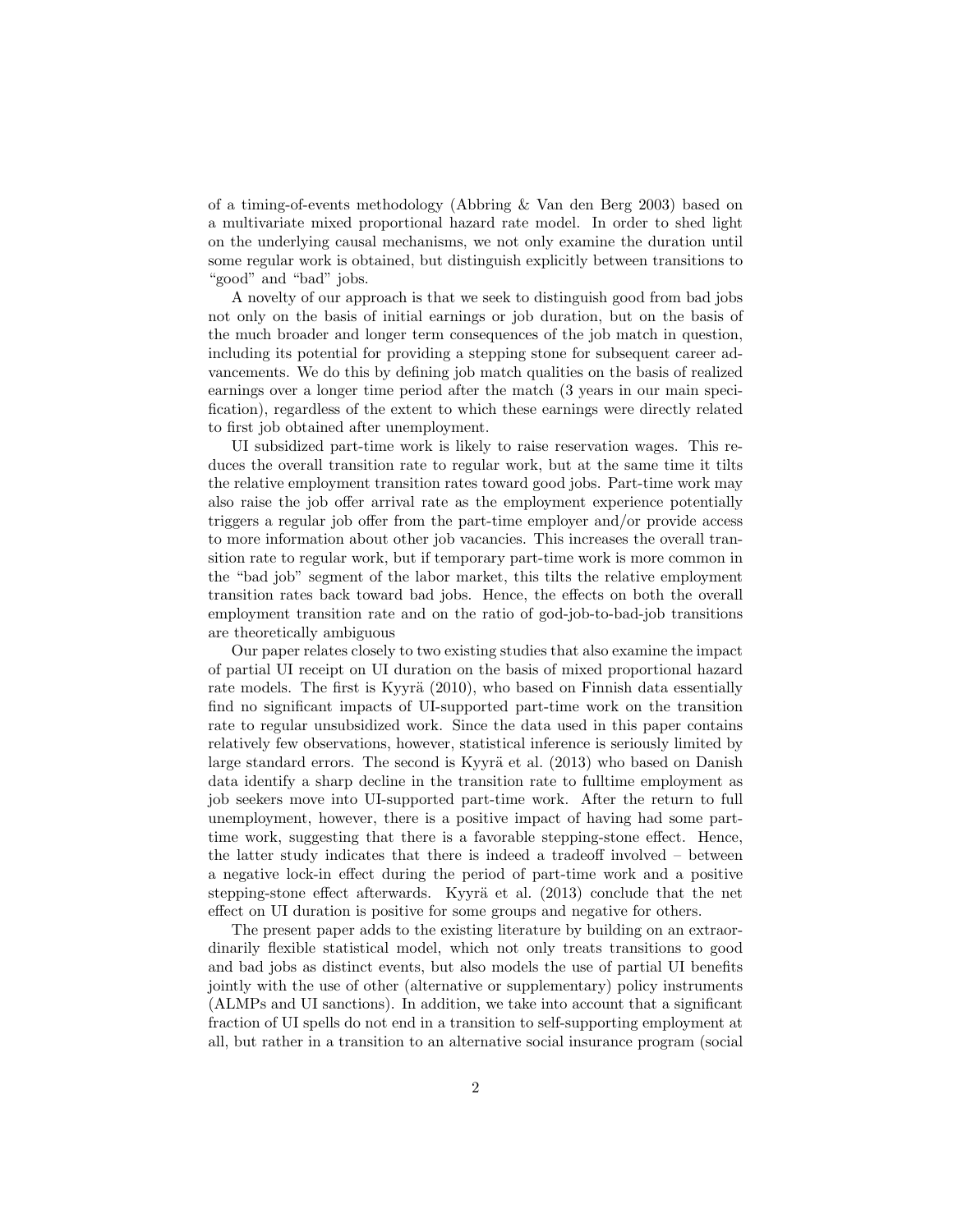assistance or temporary/permanent disability insurance).

In the present paper, partial employment is found to unambiguously reduce the time to find unsubsidized regular employment. That is, both post-program and on-program effects of working part time during job search are positive. We find no sign of lock-in effects. In an extended model, this seems to be driven to a large extent by transitions in the first month of part-time work. The increase is estimated to be positive for all transitions to employment, though larger for bad jobs than for good jobs.

The rest of the paper is organized as follows: Section 2 describes the data used in the analysis. The econometric model is formulated in section 3, and identification is discussed in section 4. Section 5 presents key estimates from our model, and section 6 concludes the paper.

#### 2 Data and institutional background

The Norwegian UI system is universal, with individual eligibility based on earnings history prior to job loss. The replacement rate is 62.4% (capped at high earnings). In general, maximum UI duration is 2 years. For unemployed job seekers with low earnings prior to entering unemployment, maximum duration may be shorter (1 year). However, the sample will be constructed so that all individuals are entitled to 24 months UI. Persons whose previous employment and earnings history make them eligible for unemployment insurance can work part time and still receive benefits as long as their working hours are cut by at least 50%, provided that they search actively for more work. That is, workers are able to receive partial benefits while working as long as their working hours are less than half of what they were before the job loss. Taking up partial benefits rather than remaining full time unemployed does not affect the maximum UI duration.

Our main source of data is monthly records on registered unemployment. When constructing the sample, data on registered unemployment is linked to data on jobs, annual earnings and demographics. The starting point in constructing the sample is all new full time unemployment spells with unemployment benefits, starting between January 2003 and December 2007. To ensure that our claimants start out with a full two-year maximum UI benefit period, we restrict the sample to individuals who were neither unemployed nor registered in education the last 12 months before entering unemployment, and who satisfied the income requirements for UI eligibility. Restricting the sample population in this way ensures that every unemployed person entering the sample is eligible for unemployment benefits for a full 24 month period.

In the first month of each spell, all job-seekers are by definition on full time unemployment, receiving benefits. In later months, those still looking for work can be in one of three mutually exclusive states: full time unemployment, part time unemployment, or participating in an active labor market program (ALMP). Similarly, each month we observe whether they receive unemployment benefits. Temporary benefit loss can happen for a variety of reasons, such as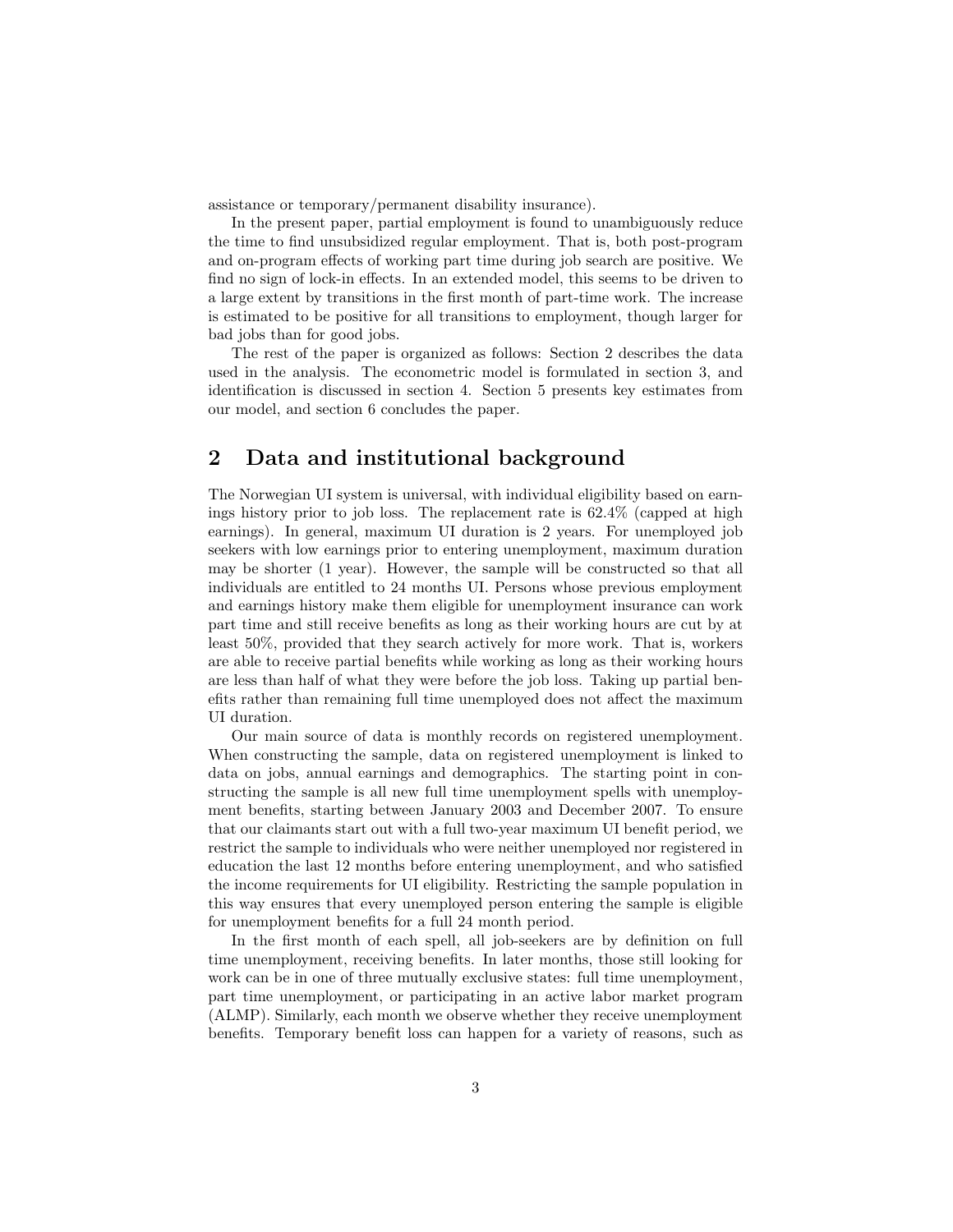a sanction if workers refuse to participate in activities or accept a suitable job offer, or when the person is sick or on vacation. Part-time unemployed workers will lose their benefits in periods when hours worked in their part time job exceeds 50% of hours in their old job.

In constructing the spells, a person is considered as leaving unemployment once they leave registered unemployment altogether and do not re-enter for at least three months. Interruptions from unemployment lasting three months or less are censored, such that the spells continue when they return to unemployment (not including the missing moths).

Exits from unemployment are classified as either exits to employment or to other social insurance programs, primarily social assistance and health related benefits. Transitions out of unemployment are classified as exits to employment only if the individual can be linked to a job in the employer-employee register with a recorded starting date between 30 days before exit from unemployment and 60 days after exit from unemployment. Exits from unemployment that cannot be classified into either category will be treated as right-censored.

Next, the unemployment spells are merged with individual characteristics that are thought to influence the job search process. For each individual, we attach data on age, gender, household size and number of kids under 18. Only people aged 25-55 are retained in the sample. The dataset includes dummies for family status (married, with or without children, cohabiting with joint children, unmarried with/without kids). Education is included as a set of dummy variables: compulsory education only, some high school, high school graduates, some college, undergraduate degree, graduate degree (MA or PhD) and education unknown. As additional control variables, we include pre-unemployment earnings and indicators of personal liquidity (based on bank deposits) and a dummy for those qualifying for extended unemployment benefits. During parts of the data period, unemployed workers with a strong labor market attachment were eligible to continue receiving benefits after the maximum UI duration was reached, although at a significantly lower replacement rate.

For workers who make a transition to employment, we attach data on later earnings. We wish to use these earnings to classify the job as high or low quality employment. What we are after is a measure of whether the person who made the transition had higher or lower earnings over a period after the transition than could reasonably be expected, given their observed and unobserved qualifications. If these "reasonable" earnings thresholds were directly observable, we could do a simple comparison of realized versus expected earnings and the classification of good and bad jobs would be trivial.

Instead, we use a two step procedure to empirically identify job quality using only observables. For this purpose we take advantage of an additional dataset containing information on annual earnings, educational attainment and years of labor market experience for all Norwegian workers. The auxiliary sample contains the full population of persons aged 25-55 whose labor earnings are consistent with full time employment - using an earnings threshold equivalent to 21,604 USD in 2007. The sample includes data from 7 years (2004-2010) representing 2,183,528 individuals in a total of 11,456,468 person-year observations.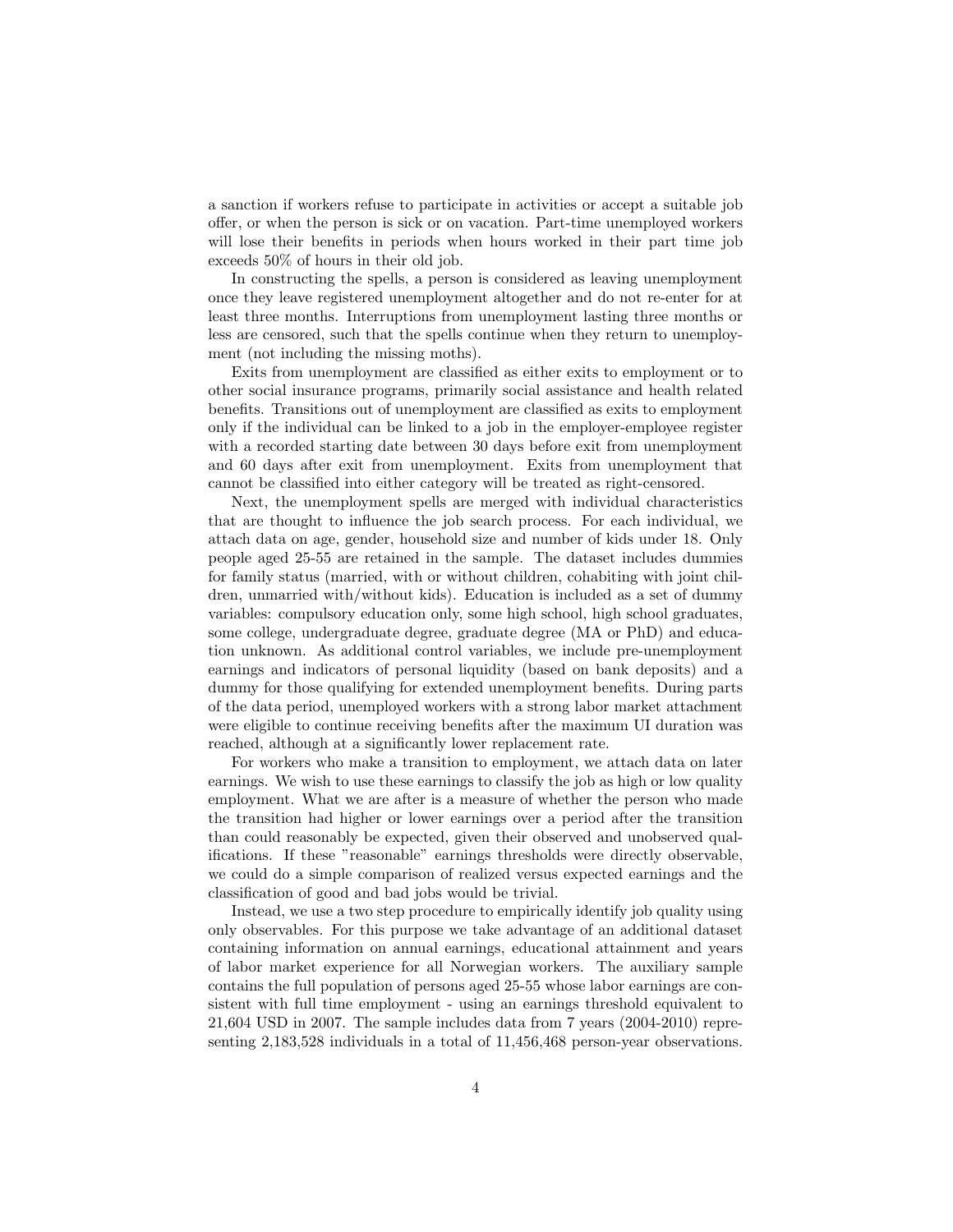Based on this sample, we estimate:

$$
w_{it} = ee_{it}\beta^{ee} + ed_{it}\beta^{ed} + (ee_{it} \times ed_{it})\beta^{int} + yr_{it}\beta^{yr} + \varepsilon_{it}
$$
 (1)

where  $w$  is log annual earnings, ee is employment experience, ed is education and yr is calendar time. Education is here measured in terms of 61 categorical variables (reflecting level and field), calendar time is represented with one dummy for each year and employment experience is a scalar (number of years in employment). The estimated model is then used to compute predicted annual earnings

$$
\bar{w}_{it} = E[w_{it}|ee_{it},ed_{it}]
$$

for all the job seekers in our unemployment analysis population.

Then, we compare these predicted earnings with the earnings actually achieved by the persons moving into employment in our unemployment sample. In our main specification, we measure earnings over a three year period. For a person  $i$  finding a job in year  $t$ , we compute

$$
\hat{\varepsilon}_i^3 = \frac{1}{3} \sum_{s=1}^3 (w_{it+s} - \bar{w}_{it+s})
$$

This measure - average residual earnings over the first three years after exiting unemployment - is the basis for assessing job quality. This measure is a global measure of labor market success that will reflect both the initial wage level, the stability of employment and the extent to which the job offered opportunities for further career advancements.

Next, we divide all job transitions into two equally large groups, classifying jobs as high quality if the residual wage is above the sample median, and low quality otherwise. So, by definition,the two job types will be equally likely on average.

The sample consists of 27,403 spells, representing 27,294 persons counting a total of 251,604 person-month observations. The fact that so few persons are registered with two or more spells probably reflects the selection criteria where we condition on no prior unemployment experience in the two years before entering the sample. Table 1 presents some summary statistics of these spells.

Although maximum benefit duration is 24 months for all workers in the sample, the average spell duration is considerably shorter at 8.08 benefit months used at end of spell. Just 5 percent of spells ever reach benefit exhaustion.

Subsidized part time work is fairly common: 46 percent of all spells have at least one month of partial benefits. Subsidized part time work is more common among women than men, and more common among persons who worked part time before entering unemployment. Job-seekers who have one or more period of partial employment appear to be largely similar to the rest of the sample in terms of age, education, family status and personal liquidity.

Subsidized part time work is associated with longer unemployment durations, and a higher share of spells reaching benefit exhaustion. Persons who at some point work part-time during the unemployment spell are more likely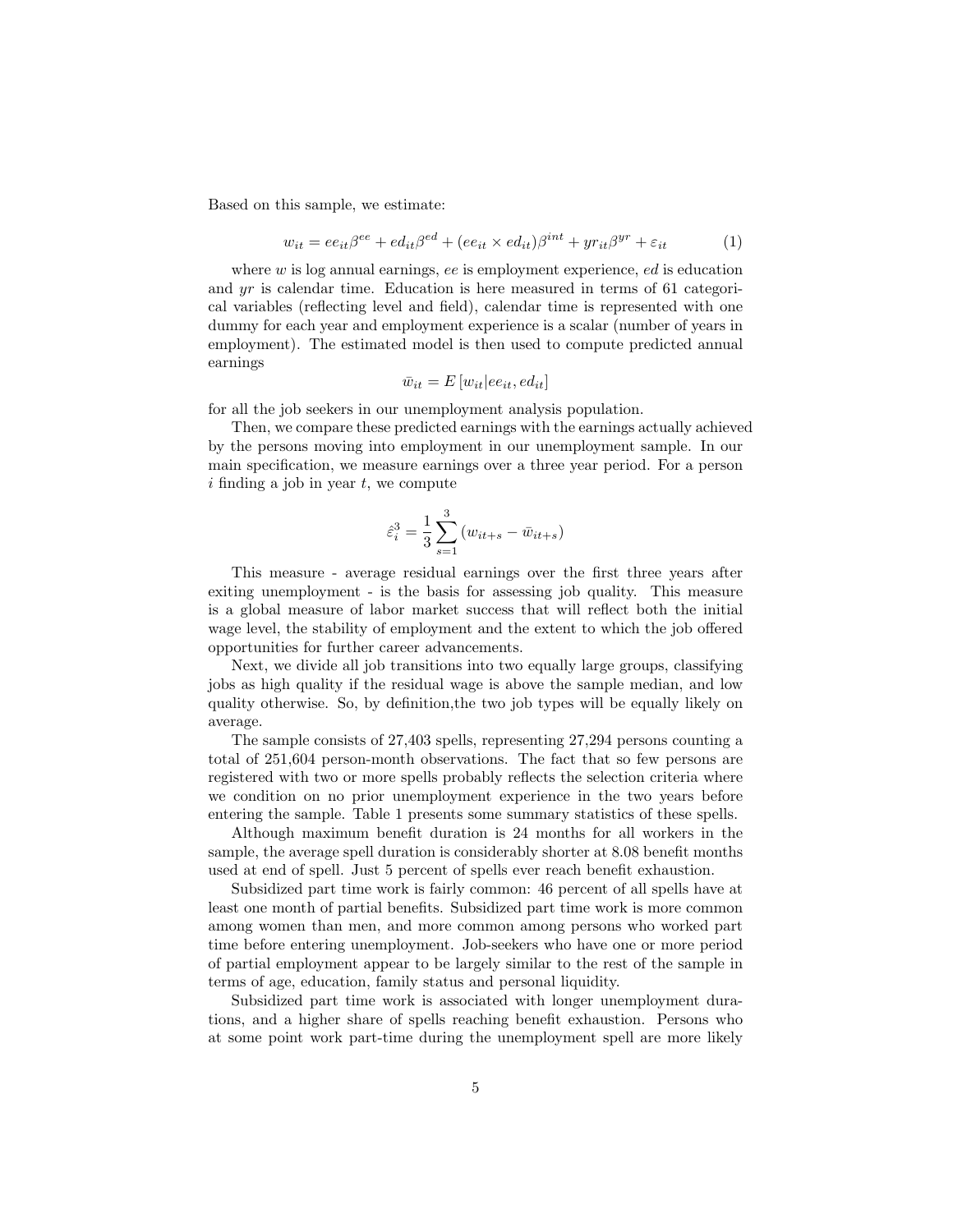|                                          | $\overline{(1)}$ | $\overline{(2)}$ | $\overline{(3)}$ |
|------------------------------------------|------------------|------------------|------------------|
|                                          | All spells       | No partial UI    | With partial UI  |
|                                          | mean             | mean             | mean             |
| Age                                      | 37.29            | 37.00            | 37.64            |
| Female                                   | 0.51             | 0.45             | 0.58             |
| Married, no kids                         | 0.07             | 0.07             | 0.08             |
| Married, with kids                       | 0.38             | 0.37             | 0.38             |
| Cohabiting                               | 0.11             | 0.11             | 0.11             |
| Single, with kids                        | 0.08             | 0.07             | 0.09             |
| Single, no kids                          | 0.36             | 0.38             | 0.34             |
| Number of children if children present   | 1.73             | 1.72             | 1.73             |
| Only compulsory education                | 0.35             | 0.32             | 0.39             |
| Secondary education                      | 0.56             | 0.57             | 0.54             |
| Higher education                         | 0.09             | 0.10             | 0.07             |
| Education unknown                        | 0.00             | 0.00             | 0.00             |
| Qualified for continued benefits         | 0.70             | 0.65             | 0.75             |
| Low liquidity                            | 0.50             | 0.49             | 0.50             |
| Old job was part time (if old job known) | 0.21             | 0.12             | 0.31             |
| Benefit months used at end of spell      | 8.08             | 5.99             | 10.47            |
| To benefit exhaustion                    | 0.05             | 0.02             | 0.09             |
| Ever temp. benefit stop                  | 0.25             | 0.12             | 0.40             |
| Ever on partial benefits                 | 0.46             | 0.00             | 1.00             |
| Ever on ALMP                             | 0.19             | 0.16             | 0.22             |
| To employment, restrictive definition    | 0.45             | 0.49             | 0.41             |
| Other benefit                            | 0.09             | 0.09             | 0.08             |
| Still ongoing Dec. 2007                  | 0.08             | 0.09             | 0.08             |
| Good job, 1 year                         | 0.50             | 0.52             | 0.47             |
| Good job, 3 year                         | 0.50             | 0.53             | 0.47             |
| New job is part time (if job is known)   | 0.19             | 0.11             | 0.30             |
| New job is part time (From full time)    | 0.11             | 0.07             | 0.18             |
| New job is part time (From part time)    | 0.49             | 0.41             | 0.53             |
| Observations                             | 27403            | 14664            | 12739            |

Table 1: Summary statistics, by partial employment status

Note: Table shows summary statistics of all spells; column 2 represents spells with no episodes of part-time work and column 3 represents spells with at least one episode of part-time work during the period of registered unemployment.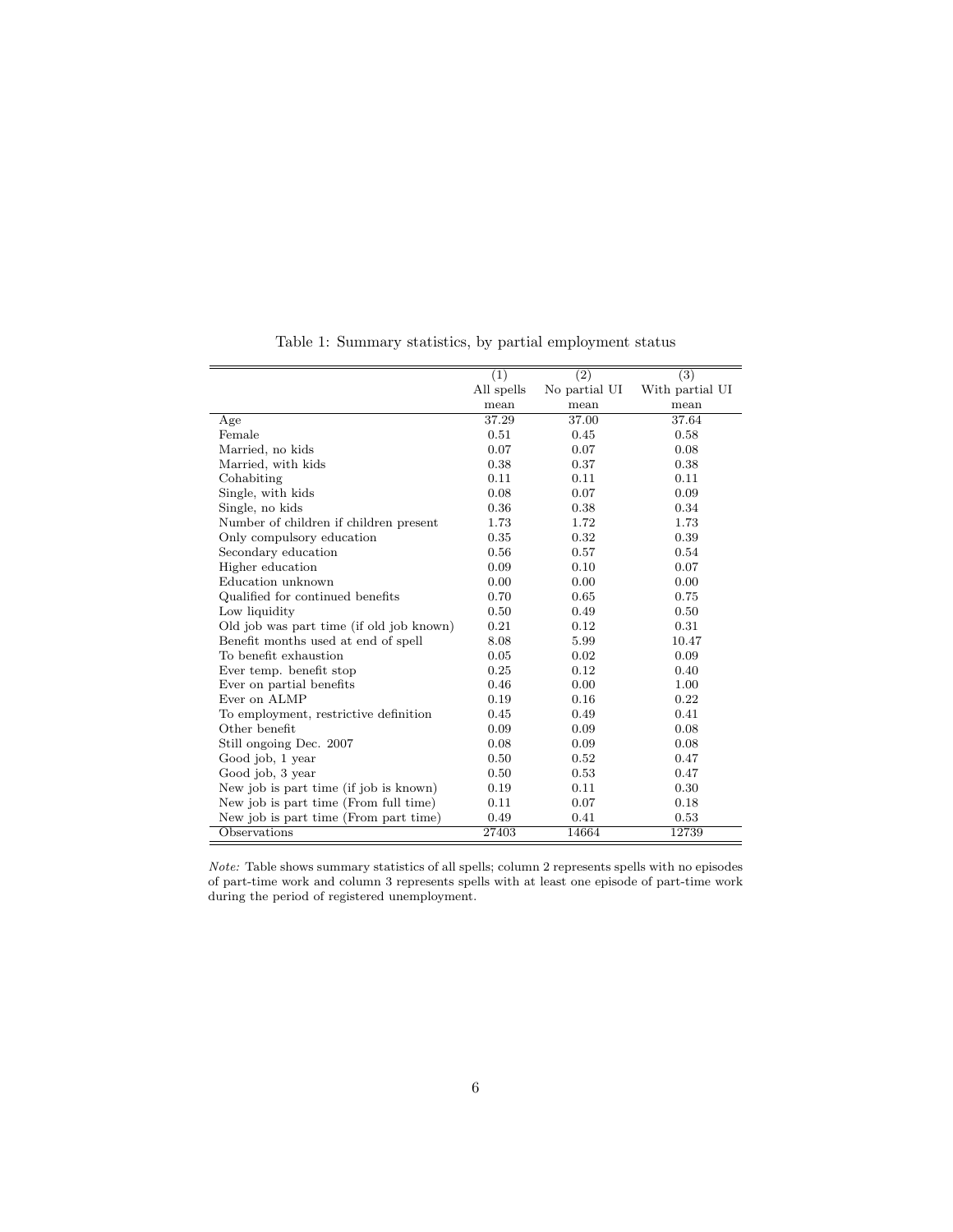

Figure 1: Exit rates to employment, by partial benefit status

(a) To employment, current recipient (b) To employment, previous recipient

Note: Figure shows empirical exit rates to employment by UI duration. In panel (a), the solid line represents exit rates for partially employed job-seekers while the dashed line plots exit rates for other job-seekers. In panel (b), the solid line represents exit rates for full time unemployed job-seekers who have completed one or more month of partial employment, and the dashed line plots exit rates for other full time unemployed job seekers (underemployed job-seekers currently working part-time are not represented in the figure in panel (b)).

to have at least one period of temporary benefit loss. This could be due in part to their longer total unemployment duration, and in part that they would lose their benefits when hours worked in their part-time job exceed 50% of preunemployment hours. Still, a majority of these spells never include any temporary stops in unemployment benefits, indicating that most part-time work is in fact subsidized. With our definition of transitions to employment, only about 45% of spells end with a transition to work. People who have never been partially employed are more likely to make a transition to employment, and conditional on getting a job they are also just slightly more likely to end up in a high quality job.

To get a first impression of the correlation between partial benefit status and exit rates to employment (regardless of job quality), empirical exit rates to employment are computed by total months of UI receipt. Computed exit rates are plotted in Figure 1: panel (a) shows exit rates by current partial employment status, while panel (b) plots exit rates by previous partial employment status. For all categories of workers, exit rates tend to fall with spell duration, rising slightly towards the end of the maximum eligibility period. Underemployed jobseekers have higher exit rates than the full-time unemployed, especially at lower benefit durations. Exit rates for people who have finished one or more spell of subsidized part time work appear to be quite similar, perhaps with slightly higher transition rates, compared to the rest of the sample.

For 41% of spells involving one or more month of subsidized part time work, we are able to link the part-time job to an employer in the employer-employee register. In 79% of exits to employment with some prior subsidized part time work, the part-time employer and the eventual employer in the regular job are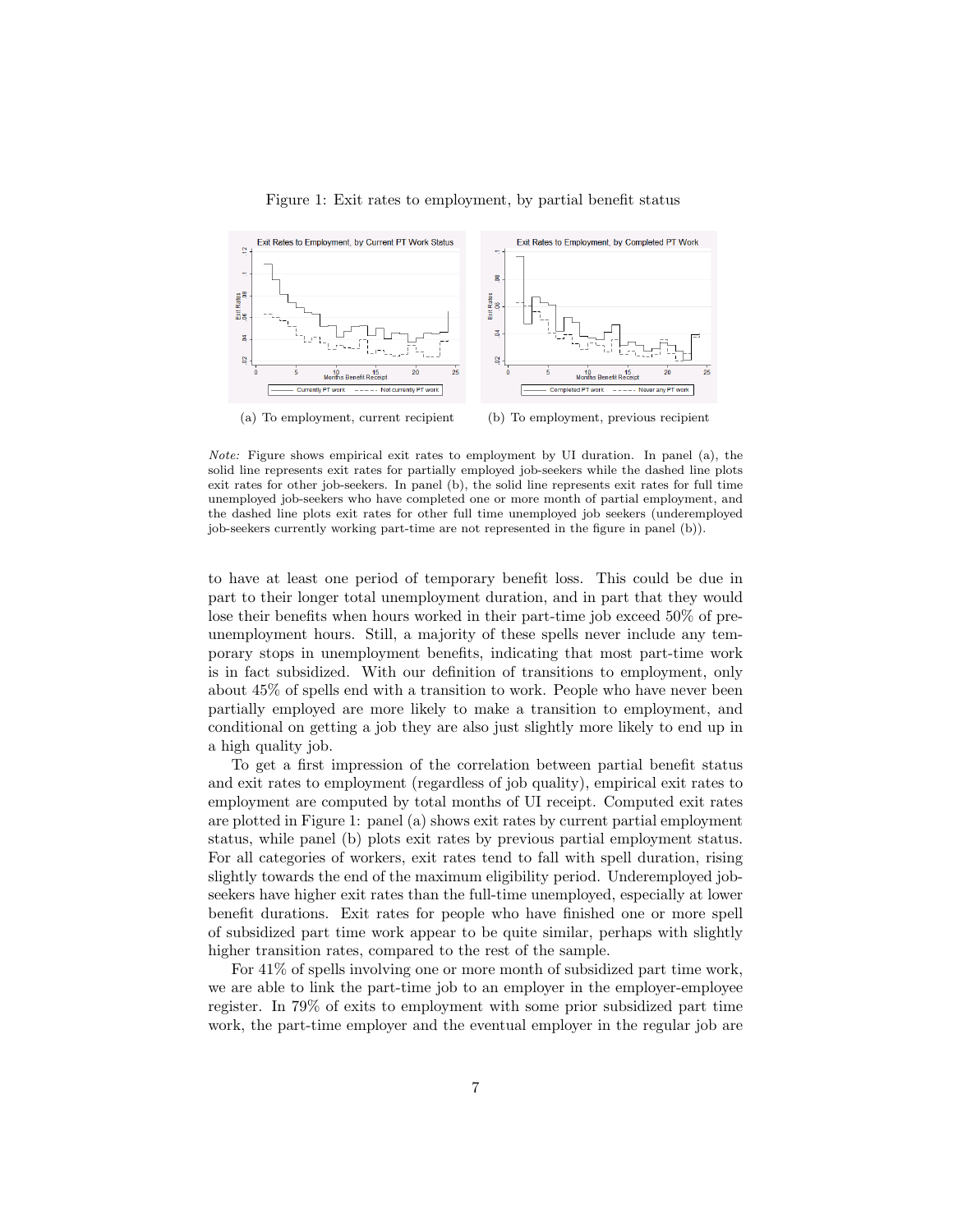identical. Looking only at transitions directly from partial employment, 85% of job exits are to the same employer, suggesting that some firms use part-time work as a way of screening new workers when hiring from unemployment.

#### 3 Econometric model

We set up a competing risks model of unemployment durations. We model six transitions, indexed by  $k = 1, ..., 6$ :

- 1. to high quality employment
- 2. to low quality employment
- 3. participation in active labor market program
- 4. partial employment while still receiving partial benefits
- 5. to other benefits (sickness benefits, disability, social assistance)
- 6. for workers on partial benefits: return to full time unemployment

Events 1,2 and 5 terminate the unemployment spell. Participation in active labor market programs and receiving partial benefits do not terminate the unemployment spell. Current and past participation in these programs is allowed to have causal effects on all other transitions. For persons in subsidized parttime employment, the return to full employment is modeled as an endogenous event, to ensure that our causal estimates are not biased by selectivity in the durations of part-time jobs. The duration of ALMP participation is assumed to be predetermined (unless a job is found), so transitions from ALMP back to full time unemployment are not modeled as endogenous events. The model is illustrated in Figure 2, where the solid arrows represent the modeled transitions.

Formally, let  $\lambda_{kit}$  be individual i's hazard rate for event k. We assume hazard rates are proportional in observed and unobserved characteristics. Employment status is observed monthly, so we write the model in terms of grouped integrated hazard rates. Assuming the underlying continuous time hazard rates are constant within each month, we define the monthly integrated hazard rates  $\theta_{kit}$ as functions of observable and unobservable individual characteristics

$$
\theta_{kit} = \int_{t-1}^{t} \lambda_{kis} ds = \exp(\phi_{kit} + v_{ki})
$$
\n(2)

where  $\phi_{kit}$  is an index function of (possibly time varying) observables and  $v_{ki}$ is unobserved individual characteristics, assumed to be constant over time.

The index function  $\phi_{kit}$  is defined as

$$
\phi_{kit} = \beta_{kt}^q q_{it} + \beta_{kdt}^d d_{it} + \beta^z z_{it} + \beta_k^r r_{it} + \beta_k^x x_{it}, k = 1, ..., 6
$$
\n(3)

 $d_{it}$  are dummies for UI duration, measured by months of unemployment benefit receipt. We use months with UI claims as our fundamental duration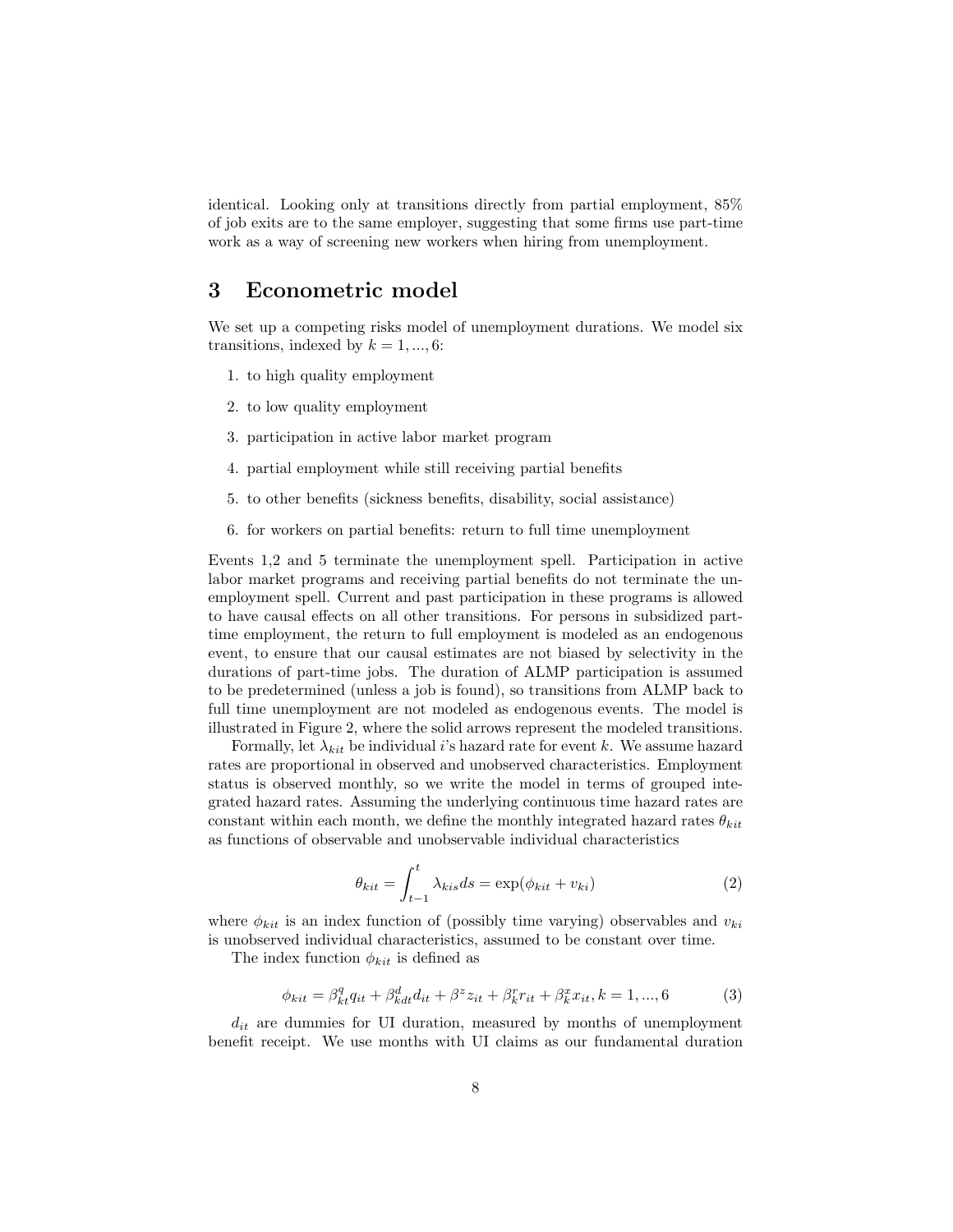Figure 2: Modeled transitions



concept, implying that the "duration-clock" is stopped in periods without UI benefits (due, to, e.g., sanctions or program participation). At the point of UI exhaustion after 24 UI months, all spells are right-censored. The reason for this is that the termination of UI entitlements implies the removal of the main incentive to register at the employment office and thus a significant drop in data reliability.

 $z_{it}$  is an indicator of a cut in benefits before before benefit exhaustion. Such temporary cuts are not modeled as endogenous events, and thus estimates of  $\hat{\beta}^z$ should not be given a causal interpretation.

 $r_{it}$  is a vector of four dummies indicating ongoing or completed participation in ALMP or partial benefits, capturing on-program and post-program effects of interventions.  $q_{it}$  are monthly time dummies.

 $x_{it}$  is a vector of observables: gender, age (dummy-coded), education (dummycoded, 7 groups), family type (married, cohabiting, single, with or without kids), household size, log annual earnings before entry to unemployment, and a set of indicators of low liquidity and qualifications for extended unemployment benefits.

The unobserved covariate  $v_{ki}$  is a time-invariant scalar variable summarizing individual i's intrinsic propensity to make a transition of type  $k$ . Since there are six events, each person is characterized by a six-dimensional unobserved heterogeneity vector. We do not impose any restrictions on the way these unobservables are correlated. We estimate the joint distribution nonparametrically along the lines suggested by Heckman & Singer (1984), and further developed by Gaure et al. (2007). This implies that we add new support points and location vectors to the hetereogeneity distribution until it is no longer possible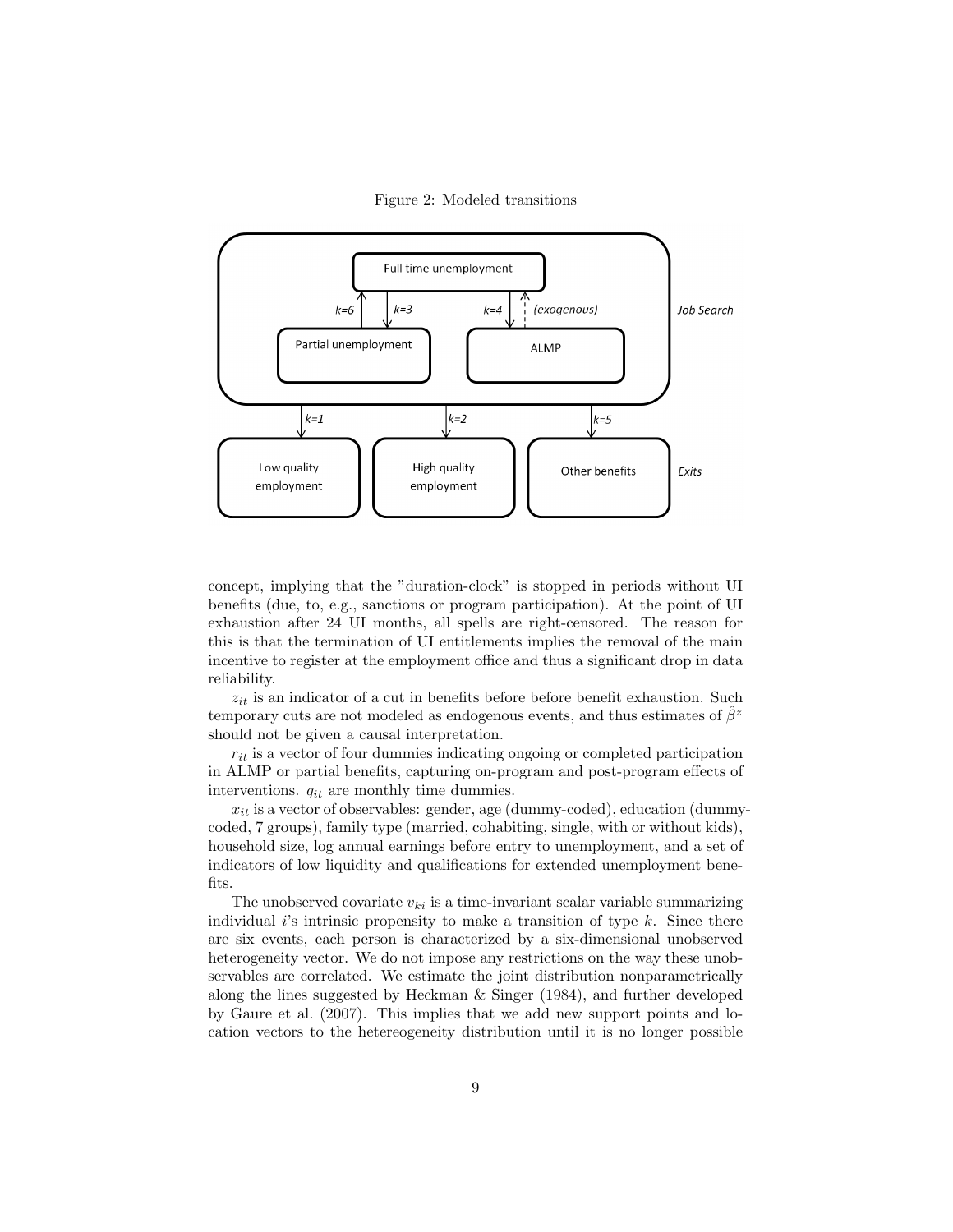to increase the likelihood function. Our estimation algorithm also deals with the potential left-truncation problem arising from our monthly point-in-time sampling schedule, implying that very short spells – those starting and stopping between two observation posts – are lost from the sample; see Gaure et al.  $(2007)^2$ . The likelihood function is presented in Appendix A.

#### 4 Identification

The model presented in the previous sections raises some rather intricate identification issues related to the disentanglement of causal effects from potential sorting on unobserved heterogeneity. In particular, we need to ensure that our estimates regarding duration dependencies and the impacts of part-time work and participation in ALMPs really captures the presumed causal effects, and not the selectivity associated with the already realized events.

For the mixed proportional hazard rate model that we use in the present paper, the causal impacts of spell duration and of endogenous events have been shown to be non-parametrically identified, provided that some regularity conditions are met; see Van den Berg (2001) and Abbring & Van den Berg (2003). Identification then relies on a no-anticipation assumption, requiring that individuals do not foresee and act ex ante upon the realization of the stochastic process determining future events. The causal parameters of primary interest in our case are those representing the on-treatment and post-treatment effects of obtaining a part-time job with partial UI benefits. The no-anticipation assumption will be violated if, say, an unemployed job seeker is informed that a part-time job will be available at some specific time in the future, and at the same time responds to this information by changing job search behavior immediately. While we cannot rule out such violations, we find it hard to believe that they are empirically important in our context. Both part-time jobs and ALMP slots typically become available at very short notice, and are implemented quickly once the relevant decisions have been made. Note also that the no-anticipation-assumption does not rule out behavioral responses towards changes in event probabilities insofar as these are captured by the systematic part of the model.

While the standard identification results referred to above rely heavily on the proportional hazards assumption, it has been shown in the literature that the proportionality assumption can be relaxed if there is sufficient time-variation in the explanatory covariates (McCall 1994, Brinch 2007). The intuition behind this result is that time-varying covariates provide implicit "exclusion restrictions" in the sense that past values of these variables are assumed to have no direct causal effects (conditional on their current values), and therefore correlate with current outcomes only via the sorting process. Of particular value for identification in our case is the substantial calendar time variation in both labor

<sup>2</sup>The optimization algorithm is further described at http://www.frisch.uio.no/NPMLE.html and available for downloading at http://folk.uio.no/sgaure/ubuntu/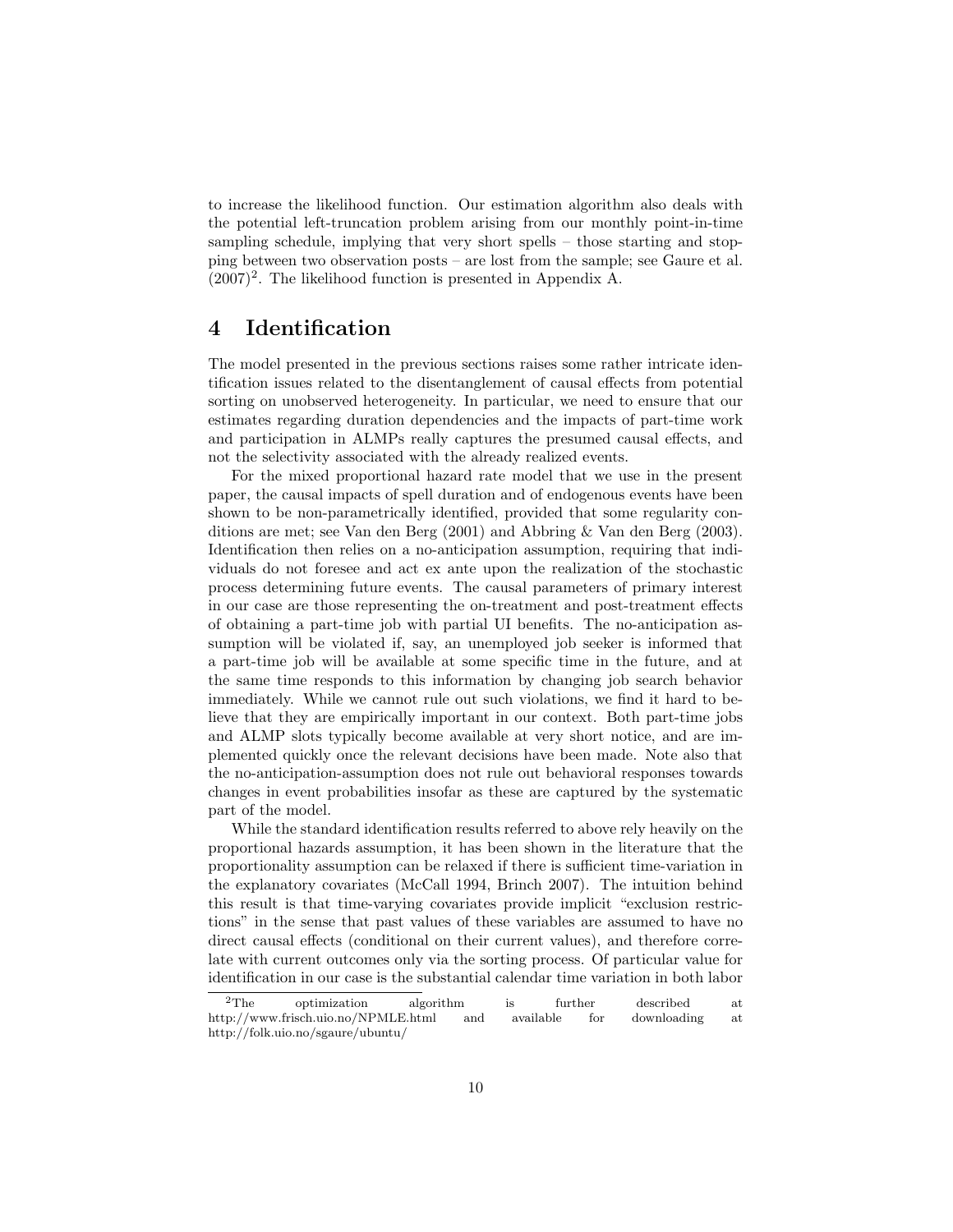market tightness (providing time variation in transitions to the two employment states as well as to part-time work) and in the scale of labor market programs (providing time-varying in the transition to ALMPs), which we capture in the most flexible way possible; i.e., by means of a large number of calendar time dummy variables.

#### 5 Results

All explanatory variables are included in all transitions except where it's logically impossible, e.g. current participation in ALMP is not included in the hazard rate for ALMP participation. The final model contains 859 parameters to be estimated, not counting the parameters of the distribution of unobserved heterogeneity. The model is estimated by maximum likelihood, adding mass points to the distribution of  $v$  until it is no longer computationally feasible to add more. The preferred model is the one with the highest number of mass points unless there is a model specification with fewer mass points with a lower Akaike Information Criterion (AIC). The preferred model has 18 mass points in the distribution of unobserved heterogeneity, meaning that we estimate an additional 125 parameters of the unobserved heterogeneity distribution.

|                | (1)        | (2)        | (3)        | (4)         | (5)        | (6)         |
|----------------|------------|------------|------------|-------------|------------|-------------|
| Variable       | Good Job   | Bad Job    | PT Work    | <b>ALMP</b> | Other Ben  | To FTU      |
| PT Work (on)   | $1.256***$ | $1.85***$  |            | $.641***$   | $.701***$  |             |
|                | (3.275)    | (7.248)    |            | $(-7.689)$  | $(-3.205)$ |             |
| PT Work (post) | 1.105      | $1.396***$ | $2.409***$ | $.845***$   | 1.056      |             |
|                | (1.4)      | (3.882)    | (22.272)   | $(-3.4)$    | (.634)     |             |
| $ALMP$ (on)    | $.634***$  | $.554***$  | $.71***$   |             | $.385***$  |             |
|                | $(-4.053)$ | $(-4.997)$ | $(-7.269)$ |             | $(-7.622)$ |             |
| ALMP (post)    | $1.491***$ | 1.11       | $1.486***$ | $.822***$   | .872       | $.791***$   |
|                | (3.882)    | (1.036)    | (8.984)    | $(-2.808)$  | $(-1.326)$ | $(-4.188)$  |
| No Ben.        | $1.963***$ | $2.287***$ | $.857***$  | $.81***$    | $7.288***$ | $.703***$   |
|                | (12.71)    | (15.868)   | $(-3.676)$ | $(-3.009)$  | (29.907)   | (-9.282)    |
| Female         | $.688***$  | $1.081*$   | $1.323***$ | $.823***$   | 1.018      | $.668***$   |
|                | $(-9.037)$ | (1.797)    | (10.408)   | $(-5.906)$  | (.292)     | $(-11.396)$ |
| Ln(w0)         | $4.821***$ | $.518***$  | $.696***$  | .93         | $.676***$  | $1.107*$    |
|                | (20.238)   | $(-8.566)$ | $(-9.41)$  | (-1.489)    | $(-4.268)$ | (1.898)     |

Table 2: Main Model: Selected Estimates

Note: Table shows selected estimates from model with 18 mass points in the distribution of unobserved heterogeneity. Exponentiated coefficients, t-values in parentheses. Transitions to employment classified as "good job" when average residual earnings the first three years after leaving registered unemployment are above the sample median, and "bad job" otherwise. "Other Ben." include transitions to rehabilitation benefits, long term sick leave, disability pensions and social assistance. "To FTU" refers to transitions from partial employment to full time unemployment. "No ben." is an indicator of temporary stop in benefits. Additional controls: age, family status, education, calendar time, liquidity, qualification for extended benefits.

Table 2 contains selected estimated effects, in the form of exponentiated parameter estimates (with t-values in parentheses). These numbers represent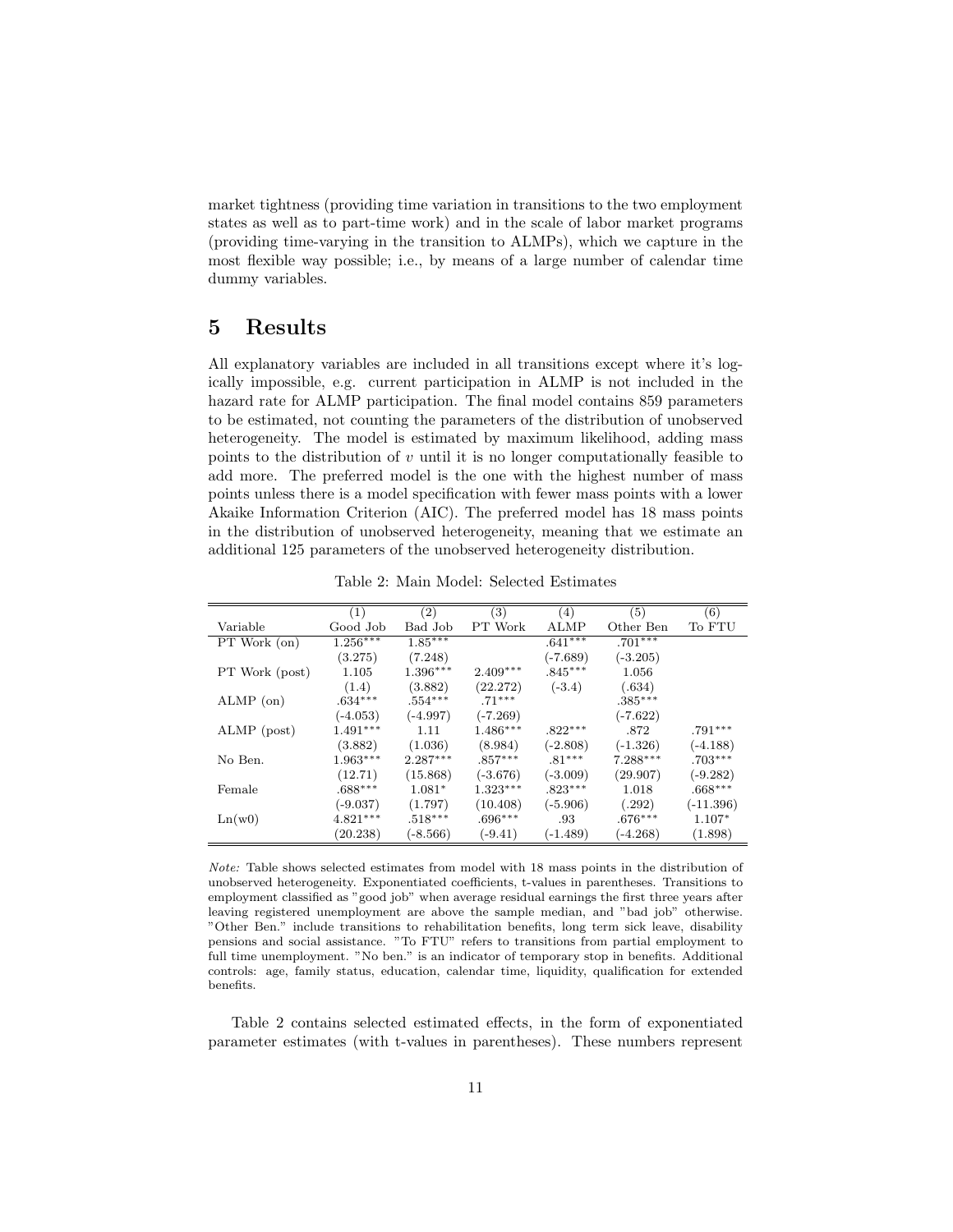the proportional shifts in the hazard rates generated by unit changes in the explanatory variables. For example, the number 1.256 in the upper left-hand cll indicates that ongoing part-time work raises te hazard rate to a good job by 25.6%, ceteris paribus. The full estimation results (in the form of parameter estimates with standard errors) can be found in Appendix B.

Columns 1 and 2 of Table 2 present estimated effects on transitions to employment. The model finds positive effects of subsidized part-time employment on transitions to regular employment both during and after part-time employment. Both instant and delayed effects are larger for transitions to bad jobs. Ongoing part time work increases the hazard rate to good jobs by around 26 percent, while the hazard rate to bad jobs increases by 85 percent relative to the baseline. While the estimated post-program effect is positive for both job types, the effect is only significant for transitions to low quality jobs (39.6% increase). The effect for high quality jobs is smaller and not statistically significant.

In this model, ALMP appears to have negative effects on transitions to employment during participation, but positive effects afterwards. The model identifies strong lock-in effects of ongoing ALMP both to high and low quality employment; hazard rates are reduced by 37% and 55% respectively. Post-ALMP the hazard rate to good jobs increases by 49%, while there is no significant increase in the hazard to bad jobs.

Figure 3 shows estimated duration dependence for the 6 modeled transitions, with all hazards normalized to unity in the first month. The hazard to partial unemployment drops off quickly early in the unemployment spell and then stays flat. The ALMP hazard rises nearly linearly during the first 8 months of benefit receipt. The transition rate out of registered unemployment to other benefits exhibits positive duration dependence, rising dramatically towards the end of the unemployment benefits eligibility period.

The duration dependence of the employment hazard rate differs depending on job quality. To better see this, Figure 4 presents the point estimates in a common graph. The hazard rate of transitions to low quality jobs rises slightly throughout the first 22 months of benefit receipt, then jumps significantly as benefit exhaustion approaches. The hazard rate for high quality employment on the other hand falls during the first 22 months duration, then rises somewhat toward the end of the UI period, though the jump is small compared to that for bad jobs. That is, when distinguishing between transitions to good and bad jobs, the peak in the job finding hazrd rate at benefit exhaustion is almost entirely driven by transitions to poor jobs, defined as the 50% of job transitions where residual earnings first three years after exit to work are below the sample median (cf. section 2).

Finally, we consider the estimated distribution of unobserved heterogeneity parameters to shed some light on selection on unobservables. Table 3 contains estimated correlations between (exponentiated) random coefficients. The estimated correlation in unobserved heterogeneity terms for poor jobs and part-time work is negative ( $\rho_{1,3} = -0.107$ ), while the estimated correlation between good jobs and part-time work during job search is positive  $(\rho_{2,3} = 0.1022)$ .

To shed further light on the role of unobserved heterogeneity, Table 4 con-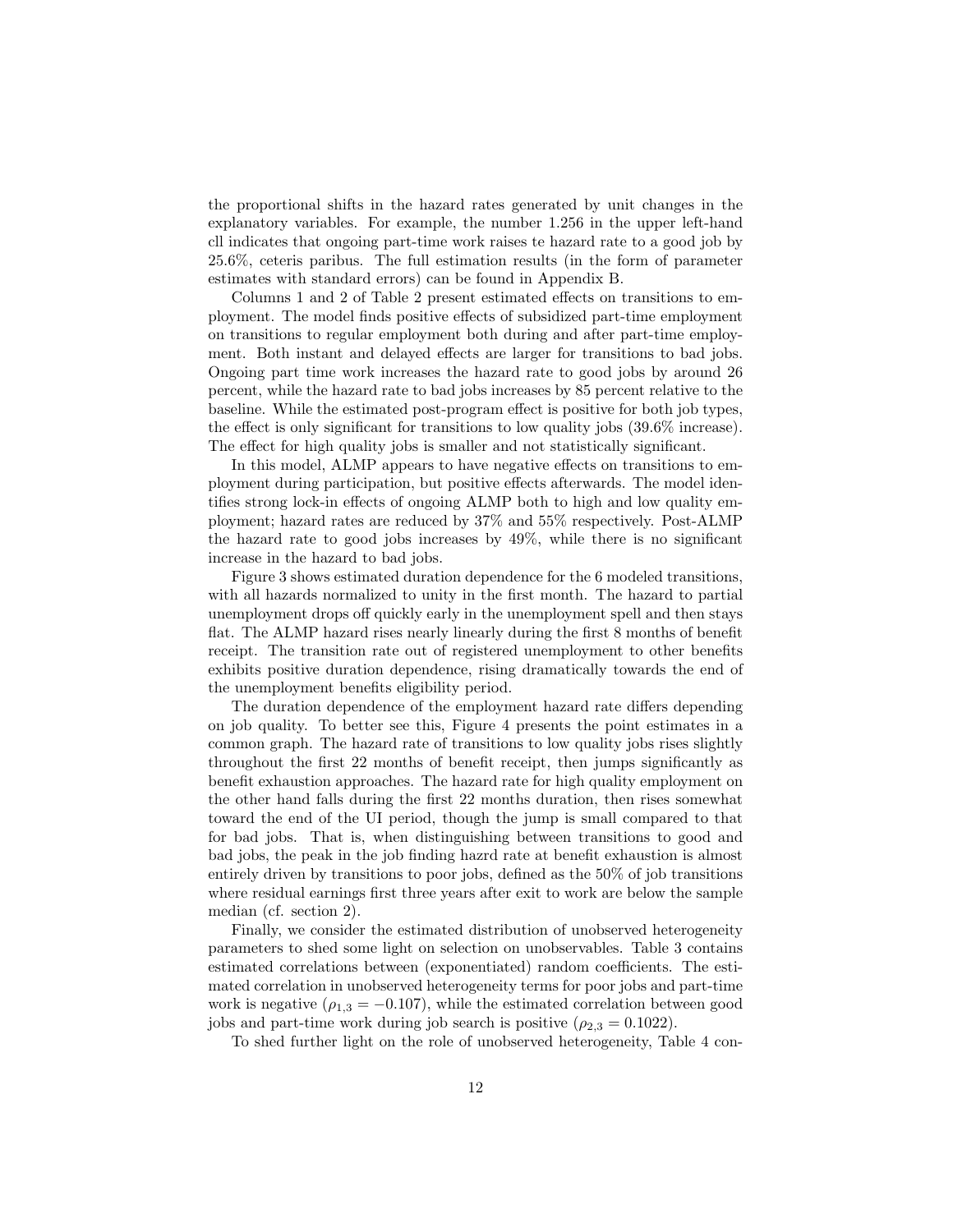

#### Figure 3: Model transitions

Note: Figure plots estimated duration dependence for the 6 modeled transitions with 95% confidence intervals. Exponentiated coefficients plus minus 2 standard deviations. Preferred model specification with unobserved heterogeneity (18 mass points). All spells treated as censored after benefit exhaustion.

| k/k |         |              | 3       |       | h,      |
|-----|---------|--------------|---------|-------|---------|
| 2   | .2084   |              |         |       |         |
| 3   | $-.107$ | .1022        |         |       |         |
| 4   | .0357   | .0998        | $-.268$ |       |         |
| 5   | $-.043$ | -.064        | .1893   | .0683 |         |
| 6   | -.185   | $-.197-.384$ |         | .0883 | $-.004$ |

Table 3: Estimated correlations between random coefficients

Note: Table shows estimated correlations between random coefficients  $(\exp(v))$  in the preferred model specification with 18 mass points in the distribution of  $v$ .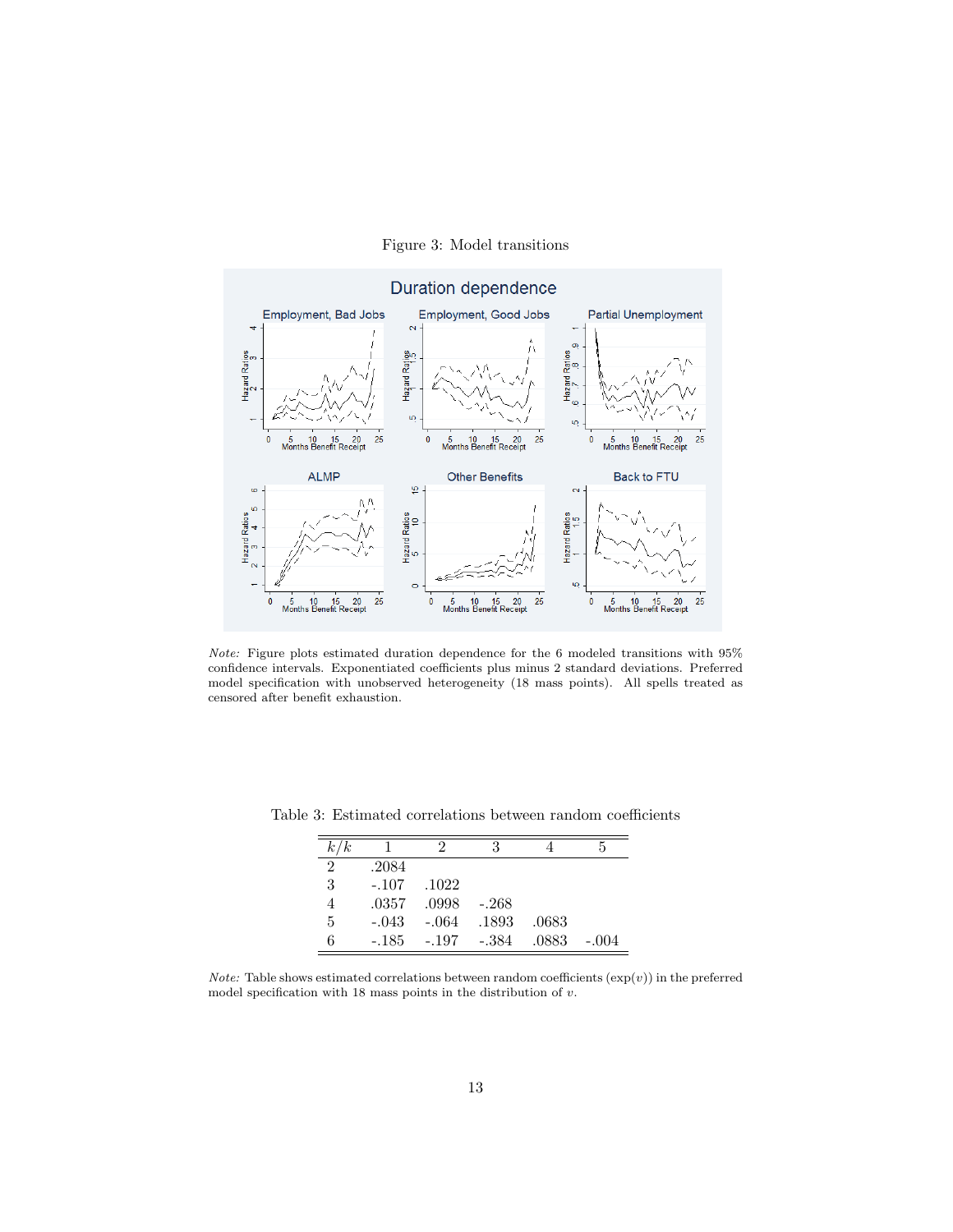#### Figure 4: Duration dependence - employment



Note: Figure plots estimated duration dependence for transitions to good and bad jobs, as defined by average residual earnings the first three years following transition to work. Exponentiated coefficients from the preferred model specification with unobserved heterogeneity (18 mass points) . All spells treated as censored after benefit exhaustion.

|                | $\left(1\right)$ | $\left( 2\right)$ | (3)         | (4)         | (5)         | (6)        |
|----------------|------------------|-------------------|-------------|-------------|-------------|------------|
| Variable       | Good Job         | Bad Job           | PT Work     | <b>ALMP</b> | Other Ben   | To FTU     |
| PT Work (on)   | $1.58***$        | $1.551***$        |             | $.419***$   | $.564***$   |            |
|                | (13.379)         | (13.138)          |             | $(-22.565)$ | $(-10.269)$ |            |
| PT Work (post) | $1.353***$       | $1.366***$        | $4.045***$  | $.813***$   | 1.083       |            |
|                | (6.497)          | (6.875)           | (78.701)    | $(-5.267)$  | (1.271)     |            |
| $ALMP$ (on)    | $.659***$        | $.642***$         | $.6***$     |             | $.423***$   |            |
|                | $(-5.57)$        | $(-6.05)$         | $(-15.103)$ |             | $(-8.842)$  |            |
| ALMP (post)    | $1.345***$       | $1.213***$        | $1.094***$  | $1.228***$  | .969        | $1.196***$ |
|                | (5.679)          | (4.124)           | (3.74)      | (5.404)     | $(-.451)$   | (6.28)     |

Table 4: No unobserved heterogeneity

Note: Table shows selected estimates from model with 1 mass point. Exponentiated coefficients, t-values in parentheses.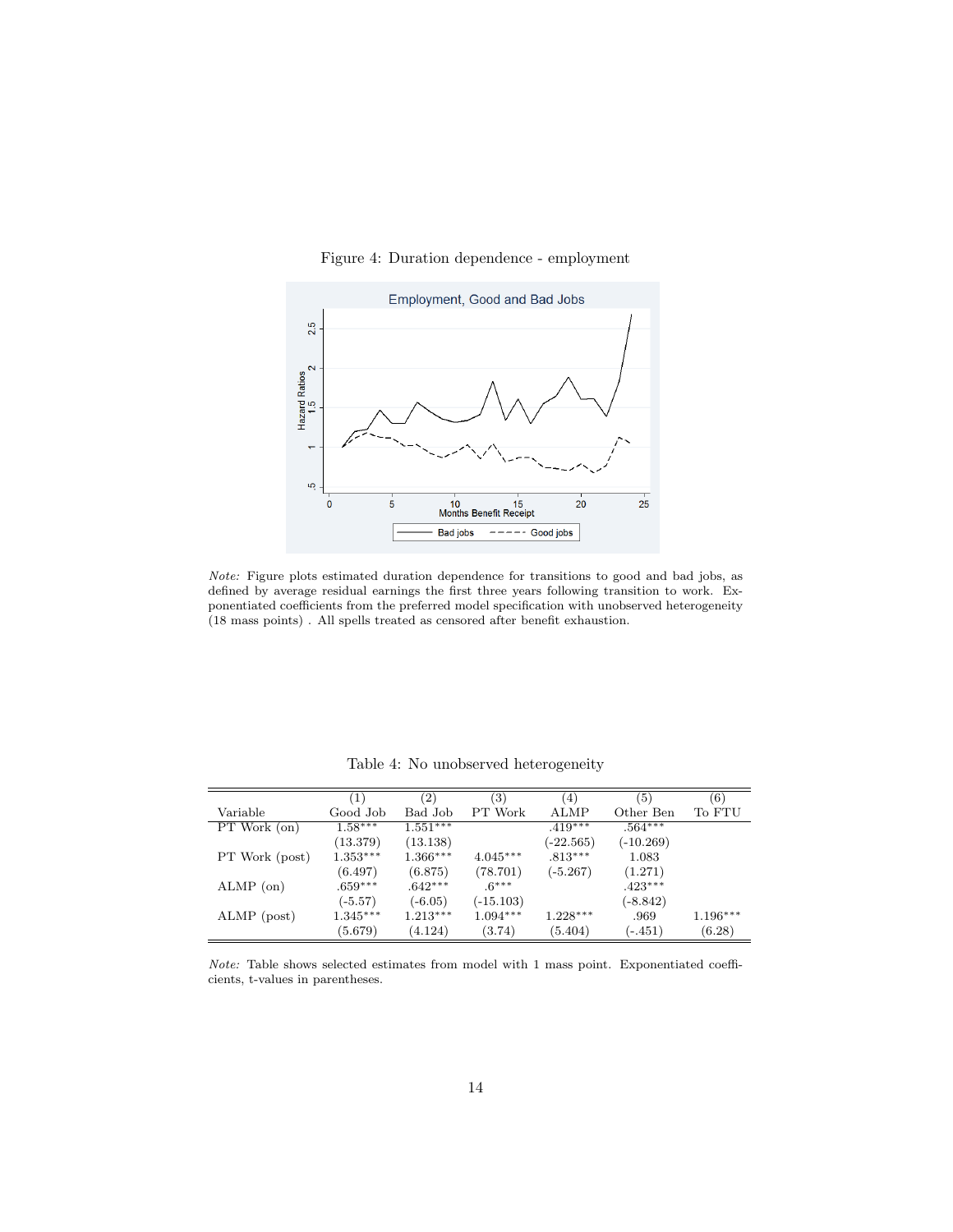tains estimated effects for the model estimated with a single mass point in the distribution of  $v$ , i.e. a model without unobserved heterogeneity. While the preferred model specification with 18 mass points found significant differences in the effects of partial employment on transitions to good and bad jobs, in the model with 1 mass point partial employment appears to affect transitions to high and low quality employment equally. Specifically, ignoring unobserved heterogeneity, ongoing partial benefits increase the employment hazard to good and bad jobs by 58 and 55%. That is, accounting for unobserved heterogeneity reduces the estimated effects of partial employment job search on exits to good jobs, while increasing the effects of partial employment on bad jobs. Comparison of the naive estimates in Table 4 with the preferred estimates in Table 2 indicate a positive selection bias in the estimated effects of underemployed job search on transitions to high quality employment, and a negative selection bias in the estimated effects of underemployed job search on transitions to low quality employment. This is also what we found when looking directly at the estimated correlation of the unobserved heterogeneity parameters in Table 3.

In our model, we find a positive and significant effect of ongoing partial benefits on transitions to employment. In an extended model, the on-program effect is examined in more detail: we allow the on-program effect of partial benefits to vary according to the duration of partial employment, by including a set of dummy variables  $d^p = \{d_1^p, ..., d_5^p\}$ , indicating the duration of the current spell of part-time work. After the  $5<sup>th</sup>$  month, on-program effects are assumed to be constant. As we simultaneously model transitions back from part-time work to full time unemployment, the model should in principle be able to account for dynamic selection over the course of part-time work.

Estimates are shown in Table 5. The positive on-program effects of partial employment appear to be driven mainly by transitions in the first month of part-time work. This could reflect employers using a short period of partial unemployment as a screening device when recruiting from unemployment. For good jobs, there are no significant effects of ongoing part time work after the first month. For transitions to bad jobs, the on-program effect of partial employment remains positive in the second month. After the second month, there are no significant effects of ongoing part-time work on transitions to regular employment. In other words, we find no lock-in effects of partial employment even when allowing the effect to vary with duration of part-time work. Looking at non-work transitions however, we do find evidence of lock-in effects: Being partially employed rather than being a full time unemployed job seeker reduces the hazard to ALMP and other benefits; the effect increases in absolute value with the duration of part-time work. In addition, we find indications of negative duration dependence in transitions back to full time unemployment from subsidized part-time work, consistent with part-time employment becoming more stable with tenure.

As discussed in section 2, the measure of job-quality based on total labor earnings three years after leaving unemployment will capture the extent to which the initial job can offer opportunities of career advancement. By looking three years ahead, we would expect the measure of job quality to better reflect any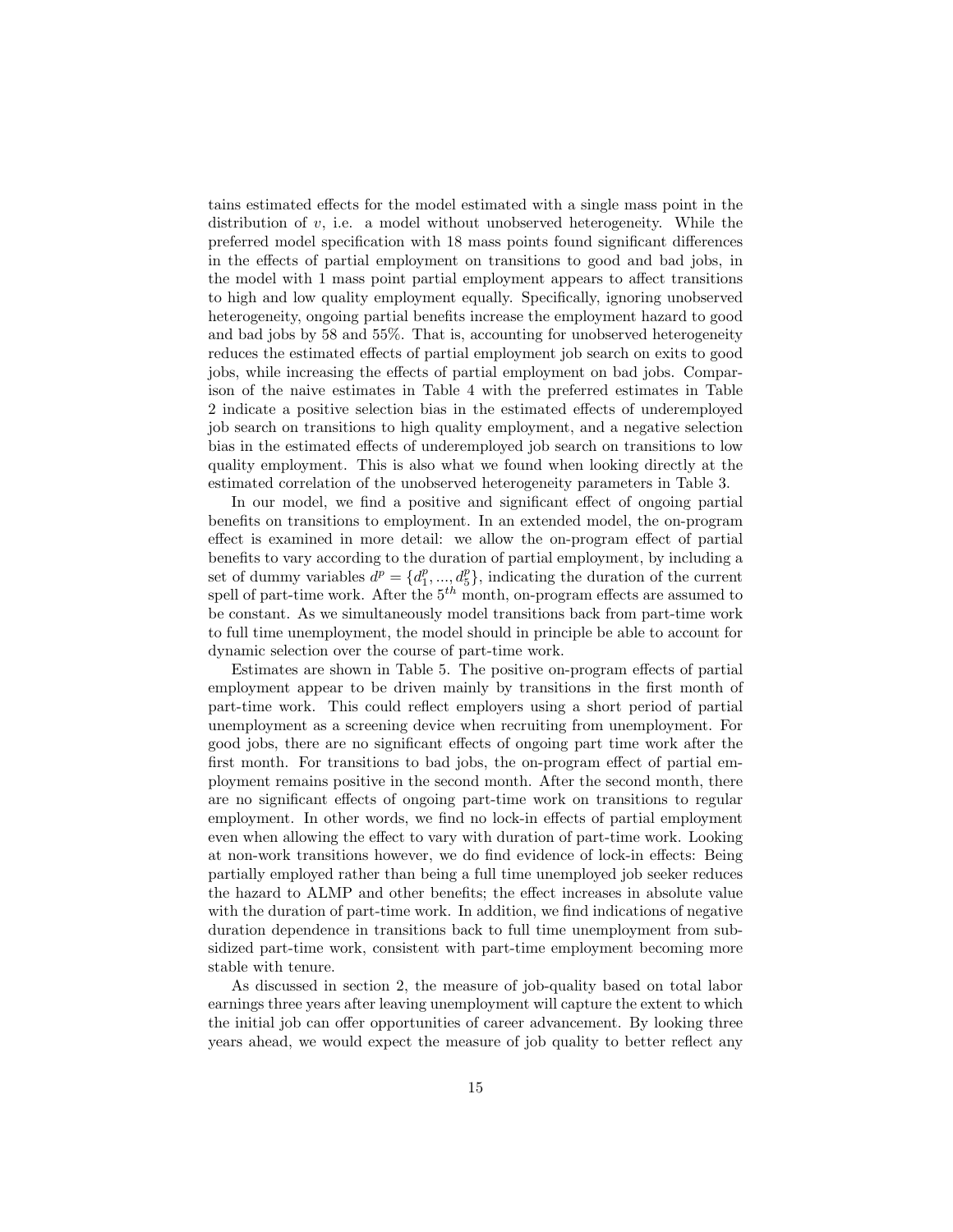|                | (1)        | (2)        | (3)        | (4)         | (5)        | (6)        |
|----------------|------------|------------|------------|-------------|------------|------------|
| Variable       | Good Job   | Bad Job    | PT Work    | <b>ALMP</b> | Other Ben  | To FTU     |
| $PT$ (on), 1   | $1.47***$  | $1.682***$ |            | $.809***$   | .83        |            |
|                | (5.303)    | (8.115)    |            | $(-3.312)$  | $(-1.63)$  |            |
| PT (on), 2     | .945       | $1.17**$   |            | $.496***$   | $.565***$  | $.825***$  |
|                | $(-.604)$  | (2.012)    |            | $(-7.505)$  | $(-4.043)$ | $(-5.922)$ |
| $PT$ (on), 3   | .914       | 1.05       |            | $.412***$   | $.475***$  | $.739***$  |
|                | $(-.781)$  | (.521)     |            | $(-7.353)$  | $(-4.28)$  | $(-7.013)$ |
| PT (on), 4     | 1.043      | .925       |            | $.387***$   | $.447***$  | $.699***$  |
|                | (.325)     | $(-.7)$    |            | $(-6.756)$  | $(-3.959)$ | $(-6.627)$ |
| $PT$ (on), 5   | 1.15       | .879       |            | $.195***$   | $.392***$  | $.636***$  |
|                | (1.147)    | $(-1.269)$ |            | $(-13.227)$ | $(-5.305)$ | $(-8.49)$  |
| PT Work (post) | 1.082      | $1.183**$  | $2.376***$ | $.864***$   | 1.021      |            |
|                | (1.055)    | (2.536)    | (21.45)    | $(-2.938)$  | (.242)     |            |
| $ALMP$ (on)    | $.518***$  | $.492***$  | $.631***$  |             | $.351***$  |            |
|                | $(-6.067)$ | $(-6.968)$ | $(-9.865)$ |             | $(-8.568)$ |            |
| ALMP (post)    | $1.217**$  | 1.084      | $1.323***$ | .941        | $.841*$    | 1.012      |
|                | (2.121)    | (.995)     | (6.558)    | $(-1.164)$  | $(-1.91)$  | (.192)     |

Table 5: On-program duration

Note: Table shows estimates from model where on-program effects of partial employment vary with duration of part time work (15 mass points). Exponentiated coefficients, t-values in parentheses.

|                | (1)        | (2)                   | $\left( 3\right)$ | (4)         | (5)        | (6)        |
|----------------|------------|-----------------------|-------------------|-------------|------------|------------|
| Variable       | Good Job   | Bad Job               | PT Work           | <b>ALMP</b> | Other Ben  | To FTU     |
| PT Work (on)   | $1.359***$ | $1.72\overline{3***}$ |                   | $.63***$    | $.693***$  |            |
|                | (4.162)    | (7.868)               |                   | $(-7.817)$  | $(-3.368)$ |            |
| PT Work (post) | $1.191**$  | $1.347***$            | $2.351***$        | $.841***$   | 1.078      |            |
|                | (2.19)     | (4.116)               | (20.835)          | $(-3.347)$  | (.861)     |            |
| $ALMP$ (on)    | $.607***$  | $.529***$             | $.705***$         |             | $.356***$  |            |
|                | $(-4.168)$ | $(-5.983)$            | $(-7.374)$        |             | $(-8.347)$ |            |
| ALMP (post)    | $1.436***$ | 1.106                 | $1.475***$        | $.824***$   | $.804**$   | $.794***$  |
|                | (3.282)    | (1.118)               | (8.792)           | $(-2.801)$  | $(-2.19)$  | $(-4.086)$ |

Table 6: Short term outcomes - year 1

Note: Table shows estimates from model where the classification of high/low quality employment is based on year 1 after leaving unemployment only (19 mass points). Exponentiated coefficients, t-values in parentheses.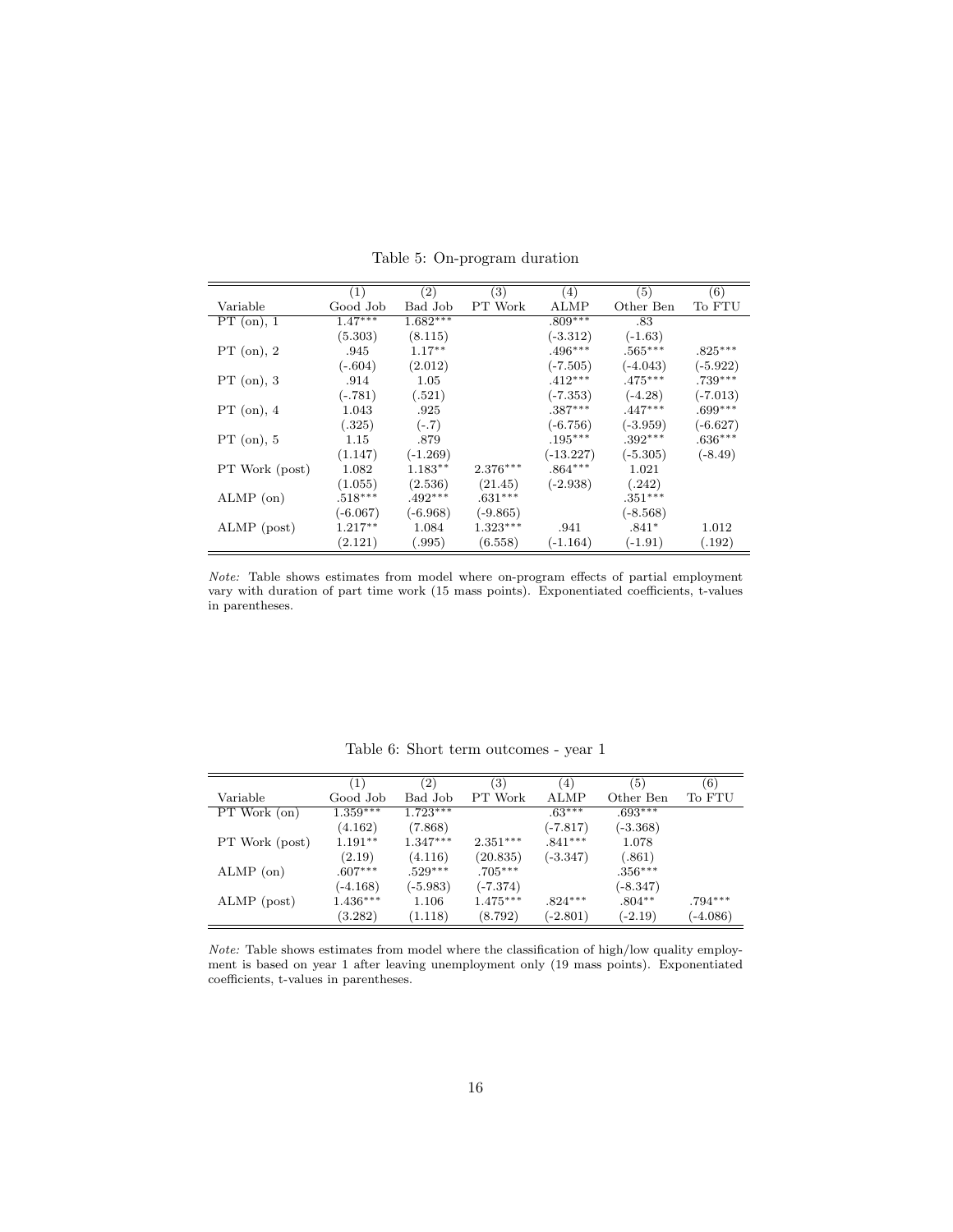stepping stone effects of the initial job. In an alternative specification, the classification of good and bad jobs is based on short term outcomes, using only registered earnings the first year after leaving unemployment. Selected estimates are shown in Table 6.

Estimated program effects to transitions other than employment are very similar to those found in the main model specification, which is reassuring as these outcomes are identical in both specification. As before, taking up part time work during job search increases the hazard rate to employment both during and after the program; effects also seem to be larger for low quality jobs than for high quality jobs. While the difference between effects on high and low quality jobs is smaller than what we find in Table 2, overall the estimates appear to be fairly similar when using a more short-term measure of job quality.

To summarize, our estimated models find that subsidized part time work appears to increase transitions to employment, both during and after the end of part time work. This result is somewhat counterintuitive from the point of view of job search theory, where collecting UI while working part time would increase reservation wages, thus have a negative effect on the job hazard rate. An extended model suggests that the positive on-program effects are driven by transitions occurring during the first months of partial employment, consistent with firms using partial employment as a screening device.

Differentiating between high and low quality jobs, effects are stronger for bad jobs than for good jobs. Again, this is somewhat counter to what one would expect from standard job search theory: increased reservation wages relative to the case with full time unemployment should reduce transitions to lower paying jobs in particular. The differential effects then suggest the presence of additional mechanisms working in the opposite direction. One possibility is that working part time during job search increases the job offer arrival rate compared to full time unemployment. These additional job offers could then be more likely to come from the poor-job segment, for instance if the type of firms where parttime work is most readily available pay less even in regular jobs or offer fewer opportunities for advancement.

#### 6 Conclusions

This paper was motivated by the question of whether UI systems should provide coverage to underemployed job seekers. To answer this question, we have used a timing of events approach to estimate effects of underemployed job search taking up part-time work while continuing to look for regular employment rather than remaining full time unemployed on the hazard of finding regular employment. In our model, underemployed job search is found to unambiguously reduce the time to find unsubsidized, regular employment. Relative to the baseline case of full-time unemployment with no experience of part time work during job search, both on-program and post-program effects of part time work on the job finding hazard rates are positive.

As discussed in the introduction, standard job search theory predicts a de-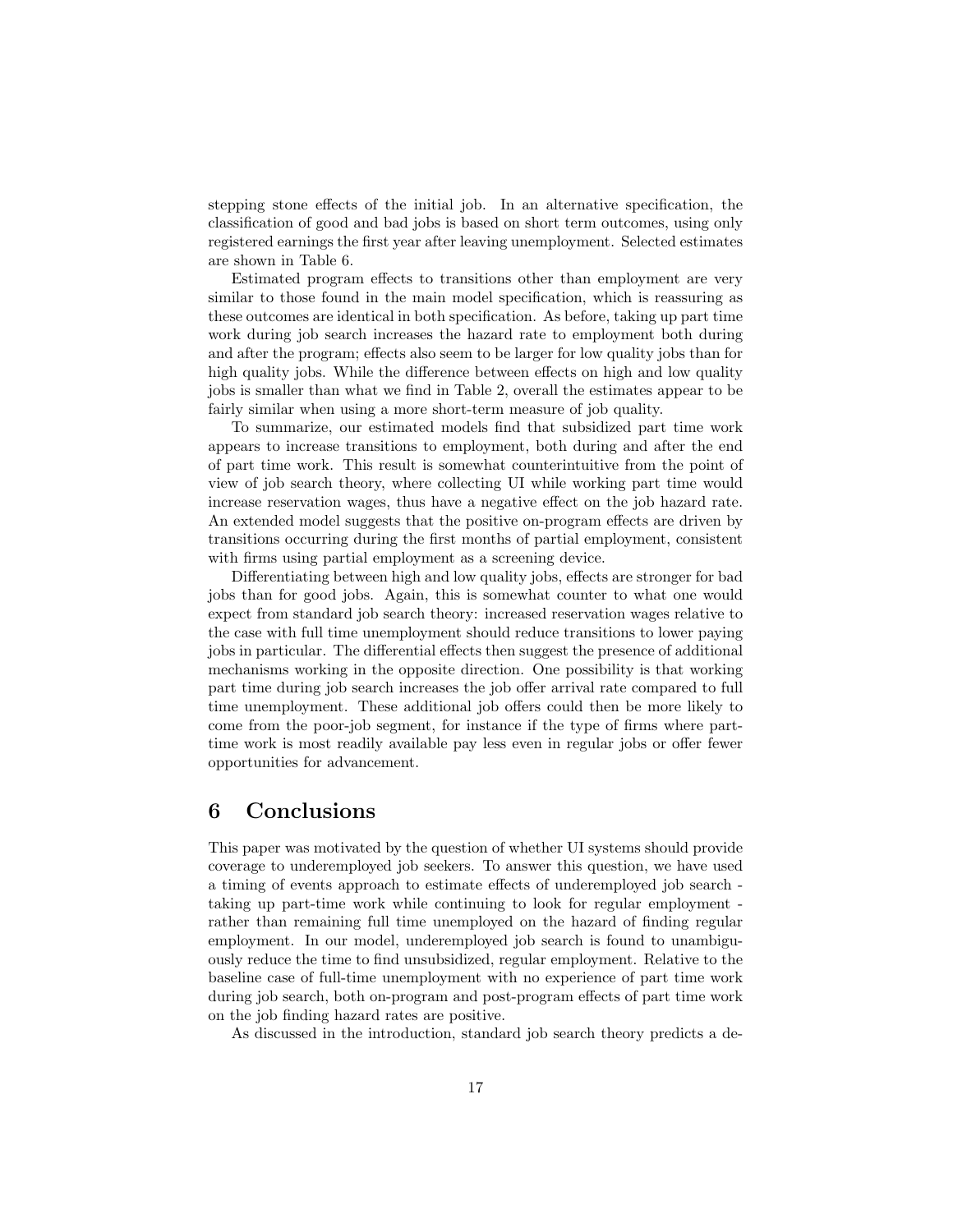cline in the hazard to regular employment for partially employed job-seekers who receive partial UI, as reservation wages increase relative to full time unemployment. The estimated positive on-program effects appear to go against these predictions. Rather, subsidized part-time work appears to serve as a stepping stone towards regular work. Model extensions suggest that the first month of partial employment is especially important in increasing the employment hazard rate. In 81% of transitions from underemployed job search to regular work, the employer in the part-time job and the regular job are identical, suggesting employers to some extent use part-time work as a screening device when hiring from unemployment.

The data used in this paper allow us to track individuals for several years after they leave registered unemployment. First, this lets us distinguish between finding a job and other exits from registered unemployment. There is no a priori reason why the effects of underemployed job search should be the same on the job finding hazards and the hazards to other, primarily health related benefits. Working part-time while searching for work is found to decrease the hazard rate to other benefits.

Second, the data on later years is used to model differential treatment effects depending on the earnings level of the job. Residual earnings in the years after exits from unemployment are used to define job quality. While underemployed job search is estimated to have positive effects for both job categories, effects are clearly stronger for low quality employment.

We conclude then that the answer to the question asked at the beginning of this paper is yes; UI systems should provide coverage to underemployed job seekers as it unambiguously shortens the duration of unemployment.

#### Appendix A: Likelihood function

Setting up the likelihood function, we follow Røed & Westlie (2012). The probability that individual i makes a transition to state  $k$  during time period  $t$  is

$$
p_k(\phi_{kit} + v_{ki}) = \left(1 - \exp\left(-\sum_{k \in K_{it}} \exp(\phi_{kit} + v_{ki})\right)\right) \frac{\exp(\phi_{kit} + v_{ki})}{\sum_{k \in K_{it}} \exp(\phi_{kit} + v_{ki})}
$$
(4)

where  $K_{it}$  is the set of feasible transitions for individual i in period t. Define indicator variable  $y_{kit}$  equal to 1 if there is a transition to state k, 0 otherwise, and  $Y_i$  denote the complete set of outcome indicators available for individual i. Conditional on the vector of unobserved variables  $v_i$ , the likelihood contribution of individual  $i$  can be written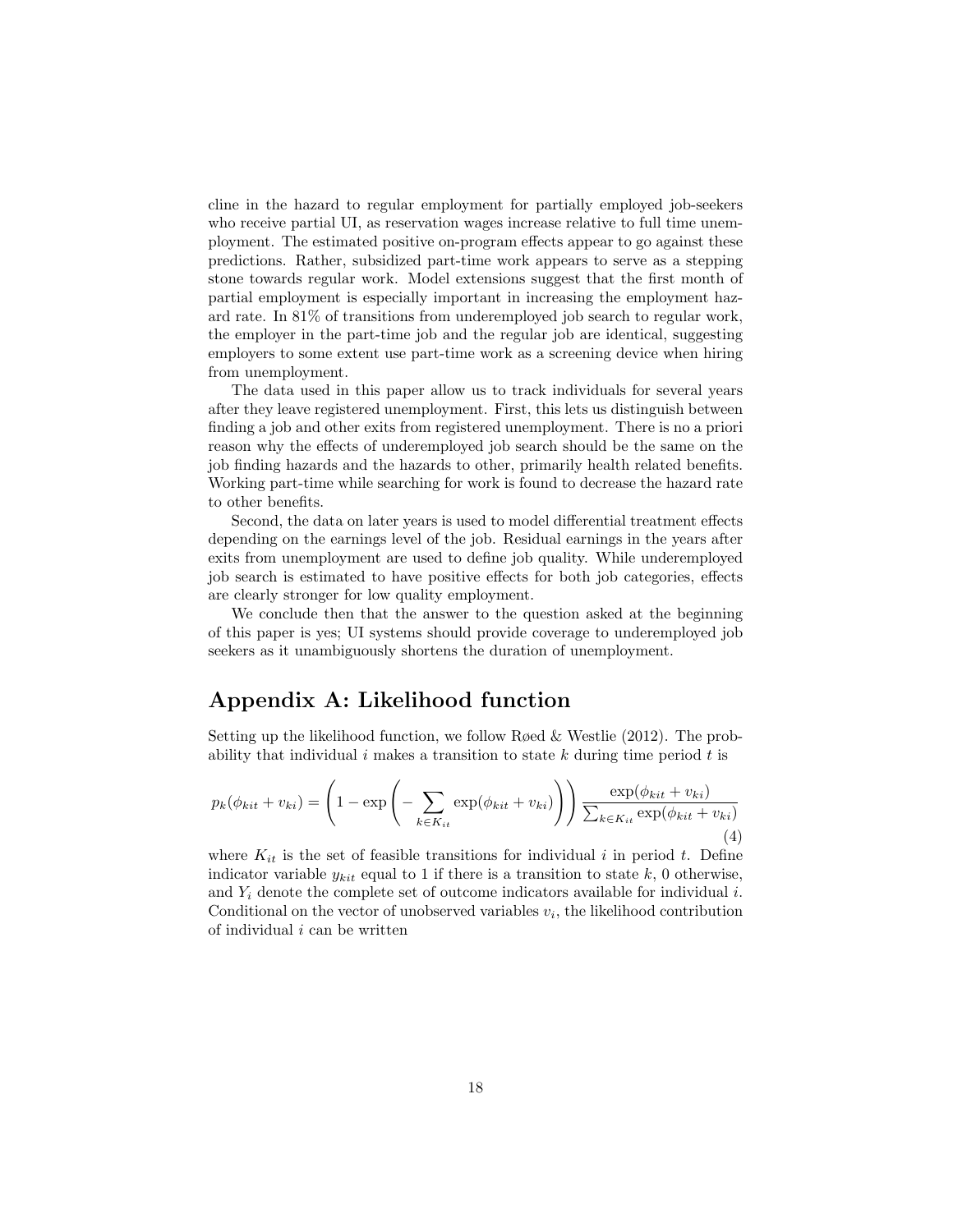$$
L_i(v_i) = \prod_{y_{kit}\in Y_i} \left[ \prod_{k\in K_{it}} [p_k(\phi_{kit} + v_{ki})]^{y_{kit}} \right]
$$
  
 
$$
\times \left[ \exp\left(-\sum_{k\in K_{it}} \exp(\phi_{kit} + v_{ki})\right) \right]^{(1-\sum_{k\in K_{it}} y_{kit})}
$$
 (5)

We integrate out the unobserved heterogeneity  $v_i$ , taking into account the left-truncation problem in our data: Individuals are included in the dataset conditional on having a spell that survives to the first observation point. We assume that inflows to registered unemployment are uniformly distributed within each calendar month. As we never observe exits in the inflow months, we need to make an assumption regarding the duration effect of the inflow month. We assume that it is equal to the effect in the first observed month. For similar reasons, we assume that the calendar time effect in the very first inflow month, December 2002, is equal to the effect of the following month, January 2003. We let  $\bar{t}_i$  denote the inflow month for individual i.  $\phi_{i\bar{t}_i} = (\phi_{1i\bar{t}_i}, ..., \phi_{5i\bar{t}_i}, \phi_{6i\bar{t}_i})$ Then, using Bayes' rule, the density of unobserved heterogeneity conditional on being included in the sample  $f(v_i | d \ge 1)$  is related to the unconditional density  $f(v_i)$  by

$$
f(v_i|d \ge 1) = \frac{Pr\left(\sum_k y_{ki\bar{t}_i} = 0 | \phi_{i\bar{t}_i} + v_i\right)}{E_{v_i} Pr\left(\sum_k y_{ki\bar{t}_i} = 0 | \phi_{i\bar{t}_i} + v_i\right)} f(v_i)
$$
(6)

where

$$
Pr\left(\sum_{k} y_{ki\bar{t}_{i}} = 0 | \phi_{i\bar{t}_{i}} + v_{i} \right) = \int_{0}^{1} exp(-(1-s)) \sum_{k} exp(\phi_{ki\bar{t}_{i}} + v_{ki}) ds
$$

$$
= \frac{1 - exp(-\sum_{k} exp(\phi_{ki\bar{t}_{i}} + v_{ki}))}{\sum_{k} exp(\phi_{ki\bar{t}_{i}} + v_{ki})}
$$
(7)

Let Q be the (a priori unknown) number of support points and let  $\{v_l, q_l\}, l =$  $1, 2, \ldots, Q$  be the associated location vectors and probabilities. In terms of observed variables, the likelihood function is given by

$$
L = \prod_{i=1}^{N} \sum_{l=1}^{Q} q_l \frac{Pr\left(\sum_k y_{ki\bar{t}_i} = 0 | \phi_{i\bar{t}_i} + v_l\right)}{\sum_{l=1}^{Q} q_l \left[ Pr\left(\sum_k y_{ki\bar{t}_i} = 0 | \phi_{i\bar{t}_i} + v_l\right) \right]} L_i(v_l),
$$
\n
$$
\sum_{l=1}^{Q} q_l = 1
$$
\n(8)

with  $L_i(v_l)$  from equation (5) and  $Pr\left(\sum_k y_{ki\bar{t}_i} = 0 | \phi_{i\bar{t}_i} + v_i\right)$  from equation (7).

#### Appendix B: Full estimation results

In this section we present the full estimates from the main model. Table 7 contains all estimated parameters minus the coefficients on spell duration, calendar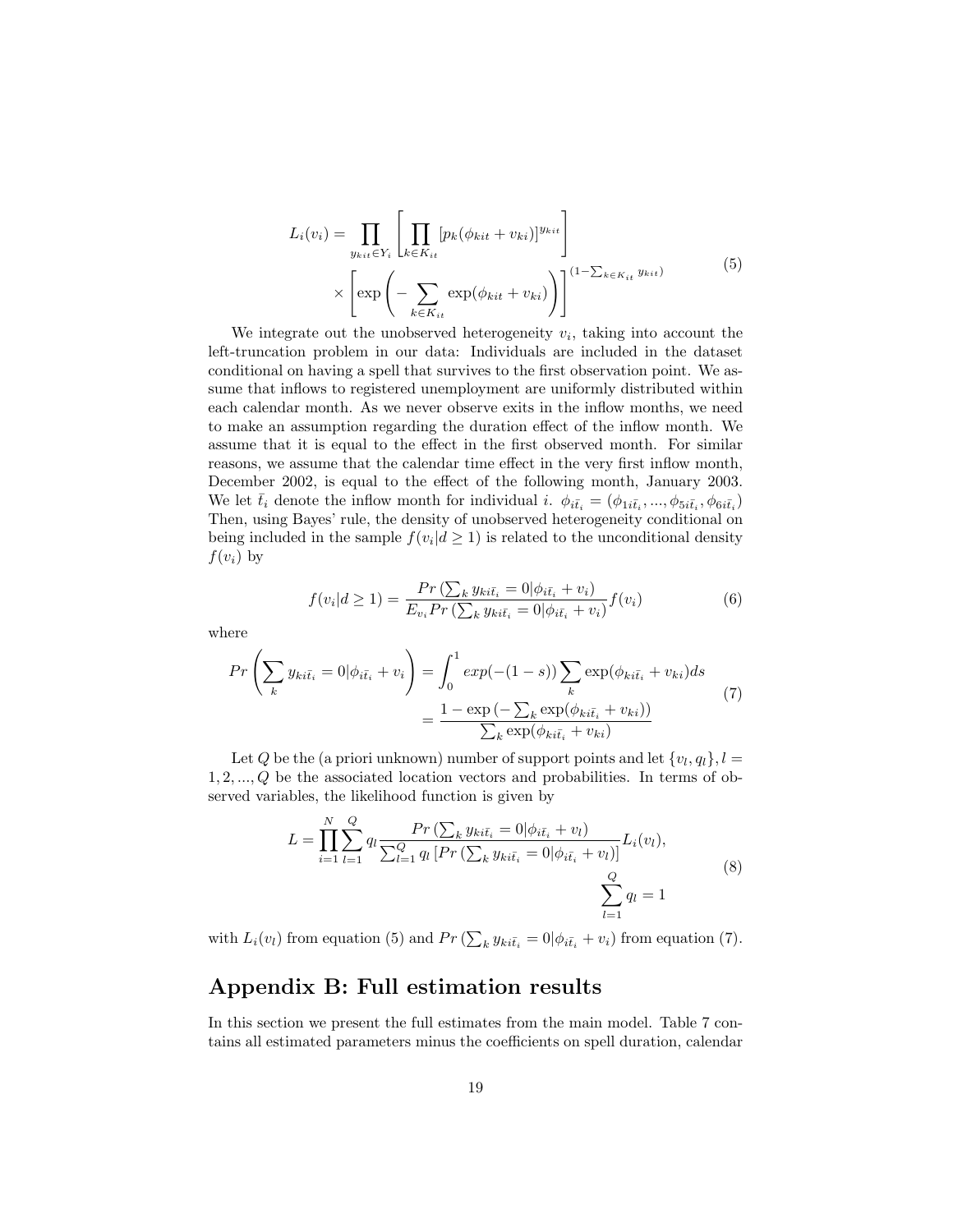time and the distribution of unobserved heterogeneity. The seven education levels are compulsory education only (reference group), some high school, high school graduates, some college, undergraduate degree, graduate degree (MA or PhD) and education unknown. The four household types are married, cohabiting with kids, single with children and single without children.

Figure 5 plots estimated calendar time effects for the 6 modeled transitions.

|                | (1)        | (2)        | (3)        | (4)        | (5)        | (6)                    |
|----------------|------------|------------|------------|------------|------------|------------------------|
| Variable       | Good Job   | Bad Job    | PT Work    | ALMP       | Other Ben  | To FTU                 |
| PT Work (on)   | $.228***$  | $.615***$  |            | $-.445***$ | $-.355***$ |                        |
|                | (.07)      | (.085)     |            | (.058)     | (.111)     |                        |
| PT Work (post) | $\cdot$ 1  | $.334***$  | .879***    | $-.168***$ | .054       |                        |
|                | (.071)     | (.086)     | (.039)     | (.049)     | (.086)     |                        |
| $ALMP$ (on)    | $-.455***$ | $-.59***$  | $-.343***$ |            | $-.956***$ |                        |
|                | (.112)     | (.118)     | (.047)     |            | (.125)     |                        |
| ALMP (post)    | $.4***$    | .104       | $.396***$  | $-.196***$ | $-.137$    | $-.234***$             |
|                | (.103)     | (.101)     | (.044)     | (.07)      | (.103)     | (.056)                 |
| No Ben.        | $.674***$  | $.827***$  | $-.155***$ | $-.211***$ | $1.986***$ | $-.352***$             |
|                | (.053)     | (.052)     | (.042)     | (.07)      | (.066)     | (.038)                 |
| Ln(w0)         | $1.573***$ | $-.658***$ | $-.363***$ | $-.073$    | $-.391***$ | $.102*$                |
|                | (.078)     | (.077)     | (.039)     | (.049)     | (.092)     | (.054)                 |
| Female         | $-.374***$ | $.078*$    | $.28***$   | $-.195***$ | .018       | $-.403***$             |
|                | (.041)     | (.043)     | (.027)     | (.033)     | (.06)      | (.035)                 |
| Low liq.       | $-.1***$   | $-.191***$ | $-.096***$ | .02        | $.23***$   | $.094***$              |
|                | (.037)     | (.04)      | (.024)     | (.031)     | (.056)     | (.032)                 |
| Qual.          | $-.048$    | .093       | $.133***$  | .01        | .047       | $-.115***$             |
|                | (.072)     | (.066)     | (.041)     | (.055)     | (.092)     | (.056)                 |
| Ed. lvl 2      | $.26***$   | $.212***$  | $.184***$  | .009       | $-.028$    | $-.095*$               |
|                | (.067)     | (.072)     | (.041)     | (.05)      | (.084)     | (.052)                 |
| Ed. lvl 3      | $.135***$  | $.683***$  | $.133***$  | $-.002$    | $-.08$     | $-.063$                |
|                | (.05)      | (.059)     | (.031)     | (.039)     | (.068)     | (.041)                 |
| Ed. lvl 4      | .111       | .998***    | .058       | $.141*$    | $-.273*$   | $-.01$                 |
|                | (.099)     | (.106)     | (.066)     | (.081)     | (.163)     | (.085)                 |
| Ed. lvl 5      | $.37***$   | $1.061***$ | $.092**$   | $-.152***$ | $-.38***$  | $-.06$                 |
|                | (.058)     | (.071)     | (.036)     | (.048)     | (.093)     | (.048)                 |
| Ed. lvl 6      | $.152*$    | $1.452***$ | $-.046$    | $-.162**$  | $-.883***$ | $.175***$              |
|                | (.088)     | (.102)     | (.06)      | (.078)     | (.207)     | (.083)                 |
| Ed. lvl 7      | $-.42***$  | $-.114$    | $-.2***$   | $-.312***$ | $-.093$    | $.202**$               |
|                | (.113)     | (.115)     | (.06)      | (.082)     | (.128)     | (.087)                 |
| HH type 1      | $-.064$    | .033       | .003       | $-.115$    | $-155$     | $-125$                 |
|                | (.118)     | (.127)     | (.075)     | (.091)     | (.161)     | (.097)                 |
| HH type 2      | .116       | $-.052$    | .104       | $-.189$    | .068       | .098                   |
|                | (.143)     | (.153)     | (.098)     | (.117)     | (.212)     | (.127)                 |
| HH type 3      | .088       | $-.019$    | $.187*$    | $-.258**$  | .047       | .132                   |
|                | (.155)     | (.165)     | (.105)     | (.127)     | (.231)     | (.137)                 |
| HH type 4      | .108       | $-.189$    | $.254***$  | $-.135$    | .236       | $-.023$                |
|                | (.133)     | (.144)     | (.088)     | (.108)     | (.189)     | (.113)                 |
| HH size 2      | $-.004$    | $-.006$    | $-.001$    | $.16***$   | .095       | .107                   |
|                | (.101)     | (.112)     | (.065)     | (.079)     | (.137)     | (.086)                 |
| HH size 3      | .043       | $-.014$    | $-.019$    | $.256***$  | $-.051$    | $-.15$                 |
|                | (.13)      | (.138)     | (.089)     | (.105)     | (.191)     | (.115)                 |
| HH size 4      | .128       | .039       | .114       | $.3***$    | $-.089$    | $-.279**$              |
|                | (.155)     | (.164)     | (.106)     | (.127)     | (.231)     | (.138)                 |
|                |            |            |            |            |            | Continued on next page |

Table 7: Main Model: Estimates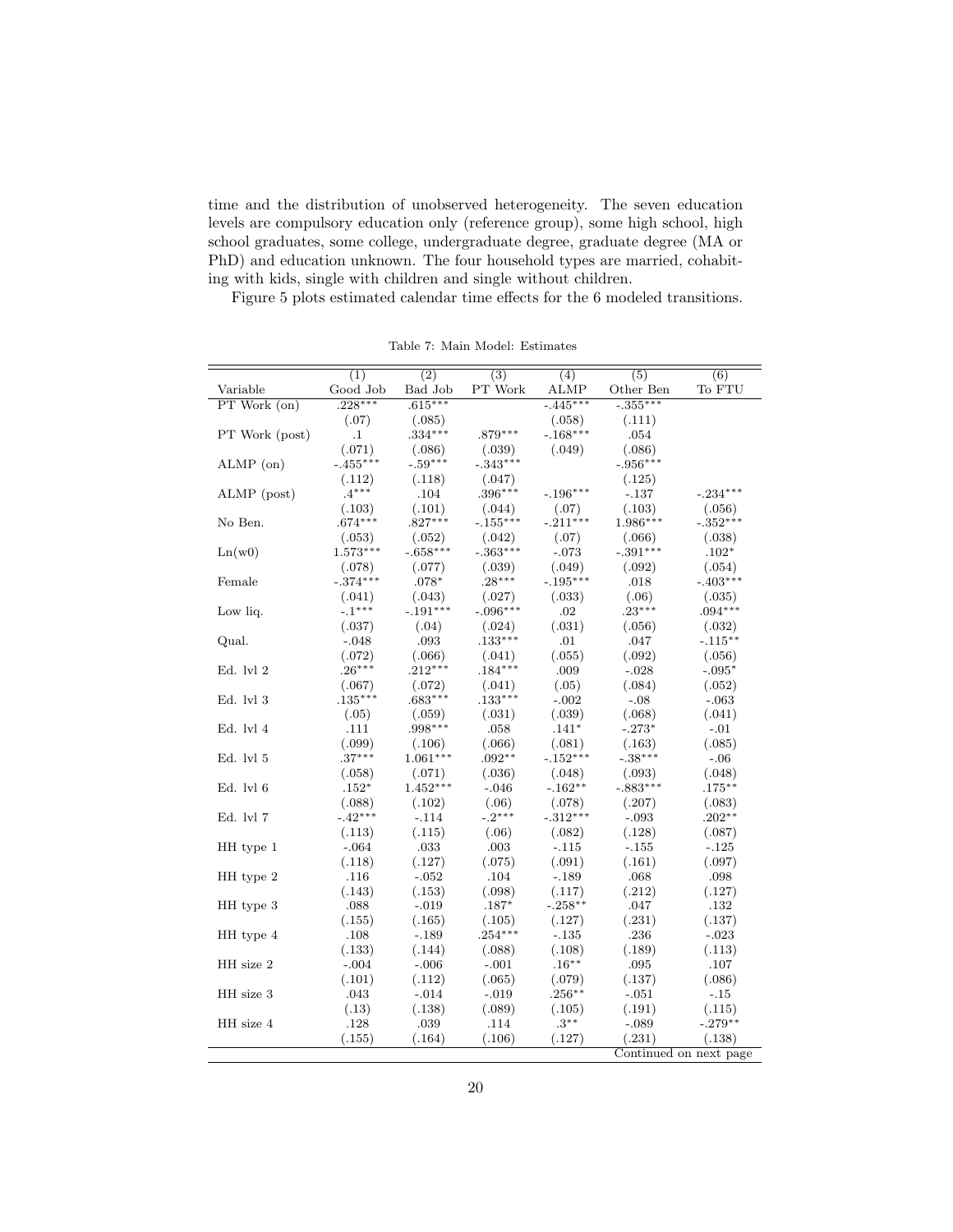| Variable          | Good Job             | Bad Job           | Lable t – continued from previous page<br>PT Work | ALMP             | Other Ben       | To FTU                 |
|-------------------|----------------------|-------------------|---------------------------------------------------|------------------|-----------------|------------------------|
| HH size 5         | .11                  | .001              | $.285***$                                         | .051             | $-406$          | $-.272*$               |
|                   | (.182)               | (.193)            | (.123)                                            | (.154)           | (.275)          | (.159)                 |
| HH size 6         | $-.147$              | $.03\,$           | .171                                              | $-.022$          | $-.529$         | .017                   |
|                   | (.293)               | (.288)            | (.178)                                            | (.231)           | (.373)          | (.238)                 |
| $\rm HH$ size $7$ | .481                 | .027              | .105                                              | $-.479$          | $-564$          | $-.12$                 |
|                   | (.492)               | (.555)            | (.366)                                            | (.449)           | (.776)          | (.77)                  |
| HH size 8         | .583                 | 1.039             | -.597                                             | .423             | $-.386$         | $.858\,$               |
|                   | (.862)               | (.687)            | (.566)                                            | (.834)           | (1.184)         | (.691)                 |
| $Kids - 1$        | $-.054$              | .061              | $-.187***$                                        | .018             | $-167$          | $-.012$                |
|                   | (.077)               | (.082)            | (.051)                                            | (.064)           | (.116)          | (.066)                 |
| Kids - 2          | $-.046$              | $.162*$           | $-.198***$                                        | $-.018$          | - 197           | $\overline{0}$         |
|                   | (.089)               | (.096)            | (.06)                                             | (.075)           | (.139)          | (.079)                 |
| $Kids - 3$        | $-.043$              | $-.007$           | $-.263***$                                        | $.302**$         | .239            | .094                   |
|                   | (.145)               | (.15)             | (.092)                                            | (.117)           | (.208)          | (.118)                 |
| Kids - 4          | $-.061$              | $-.271$           | $-.249$                                           | $.47**$          | .414            | $-.274$                |
|                   | (.324)               | (.317)            | (.187)                                            | (.231)           | (.355)          | (.271)                 |
| Kids - 5          | $-.815$              | $-.681$           | .141                                              | .113             | .365            | $-.02$                 |
|                   | (.665)               | (.651)            | (.431)                                            | (.751)           | (.902)          | (.784)                 |
| Age $26$          | $-.222$              | .044              | $-.045$                                           | .147             | .336            | .177                   |
|                   | (.135)               | (.151)            | (.084)                                            | (.151)           | (.264)          | (.123)                 |
| Age $27$          | $-.215$              | $-.047$           | $-.111$                                           | .009             | .404            | .081                   |
|                   | (.134)               | (.154)            | (.087)                                            | (.157)           | (.264)          | (.129)                 |
| Age $28$          | $-.186$              | $-.082$           | $-.007$                                           | .059             | .38             | .098                   |
|                   | (.131)               | (.153)            | (.087)                                            | (.155)           | (.26)           | (.125)                 |
| Age 29            | $-.336**$            | -.044             | $-.04$                                            | .112             | .285            | .066                   |
|                   | (.132)               | (.151)            | (.086)                                            | (.153)           | (.261)          | (.125)                 |
| Age $30$          | $-.322**$            | $-.032$           | $-.03$                                            | .109             | .163            | .148                   |
|                   | (.131)               | (.15)             | (.085)                                            | (.151)           | (.265)          | (.123)                 |
| Age 31            | $-.28***$            | .012              | $-.104$                                           | $-.005$          | .097            | $.06\,$                |
|                   | (.13)                | (.149)            | (.085)                                            | (.154)           | (.266)          | (.125)                 |
| Age 32            | $-.447***$           | $-152$            | $-.079$                                           | .24              | $.459*$         | .064                   |
|                   | (.133)               | (.151)            | (.086)                                            | (.15)            | (.259)          | (.124)                 |
|                   | $-.551***$           | $-.219$           | $-.109$                                           | .136             | .345            | .124                   |
| Age 33            |                      | (.153)            | (.085)                                            | (.151)           | (.26)           | (.124)                 |
| Age 34            | (.133)<br>$-.453***$ | -.245             | $-125$                                            | .143             | $.6^{\ast\ast}$ | .189                   |
|                   |                      | (.154)            | (.087)                                            | (.152)           | (.257)          | (.125)                 |
|                   | (.132)<br>$-.544***$ | $-.135$           | $-.083$                                           | .129             | .303            |                        |
| Age $35$          |                      |                   |                                                   |                  |                 | .098                   |
|                   | (.135)<br>$-.694***$ | (.153)<br>$-.217$ | (.087)                                            | (.154)           | (.267)          | (.124)                 |
| Age 36            |                      |                   | - 144                                             | .192             | .371<br>(.264)  | .032                   |
|                   | (.138)<br>$-.729***$ | (.156)            | (.088)<br>$-.037$                                 | (.152)           |                 | (.128)<br>.056         |
| Age $37$          | (.14)                | $-.259$           |                                                   | $.261*$          | .308            |                        |
|                   | $-.665***$           | (.157)            | (.087)                                            | (.151)<br>$.28*$ | (.26)<br>.302   | (.126)                 |
| Age 38            |                      | $-.044$           | $-.084$                                           |                  |                 | .123                   |
|                   | (.14)<br>$-.71***$   | (.156)            | (.088)                                            | (.151)           | (.268)          | (.126)                 |
| Age 39            |                      | -.194             | $-.023$                                           | .187             | .375            | $.241*$                |
|                   | (.14)                | (.16)             | (.088)                                            | (.153)           | (.266)          | (.128)                 |
| Age $40$          | $-.68***$            | -.085             | .017                                              | $.303**$         | .404            | .133                   |
|                   | (.143)               | (.159)            | (.089)                                            | (.153)           | (.267)          | (.129)                 |
| Age $41$          | $-.717***$           | -.13              | $-.026$                                           | $.285*$          | .194            | .14                    |
|                   | (.144)               | (.162)            | (.089)                                            | (.155)           | (.276)          | (.129)                 |
| Age 42            | $-.771***$           | -.014             | $-.014$                                           | .194             | .098            | .072                   |
|                   | (.145)               | (.162)            | (.091)                                            | (.157)           | (.282)          | (.135)                 |
| Age 43            | $-.813***$           | .017              | $.009\,$                                          | .173             | .437            | .149                   |
|                   | (.15)                | (.164)            | (.093)                                            | (.158)           | (.274)          | (.134)                 |
|                   |                      |                   |                                                   |                  |                 | Continued on next page |

Table 7 – continued from previous page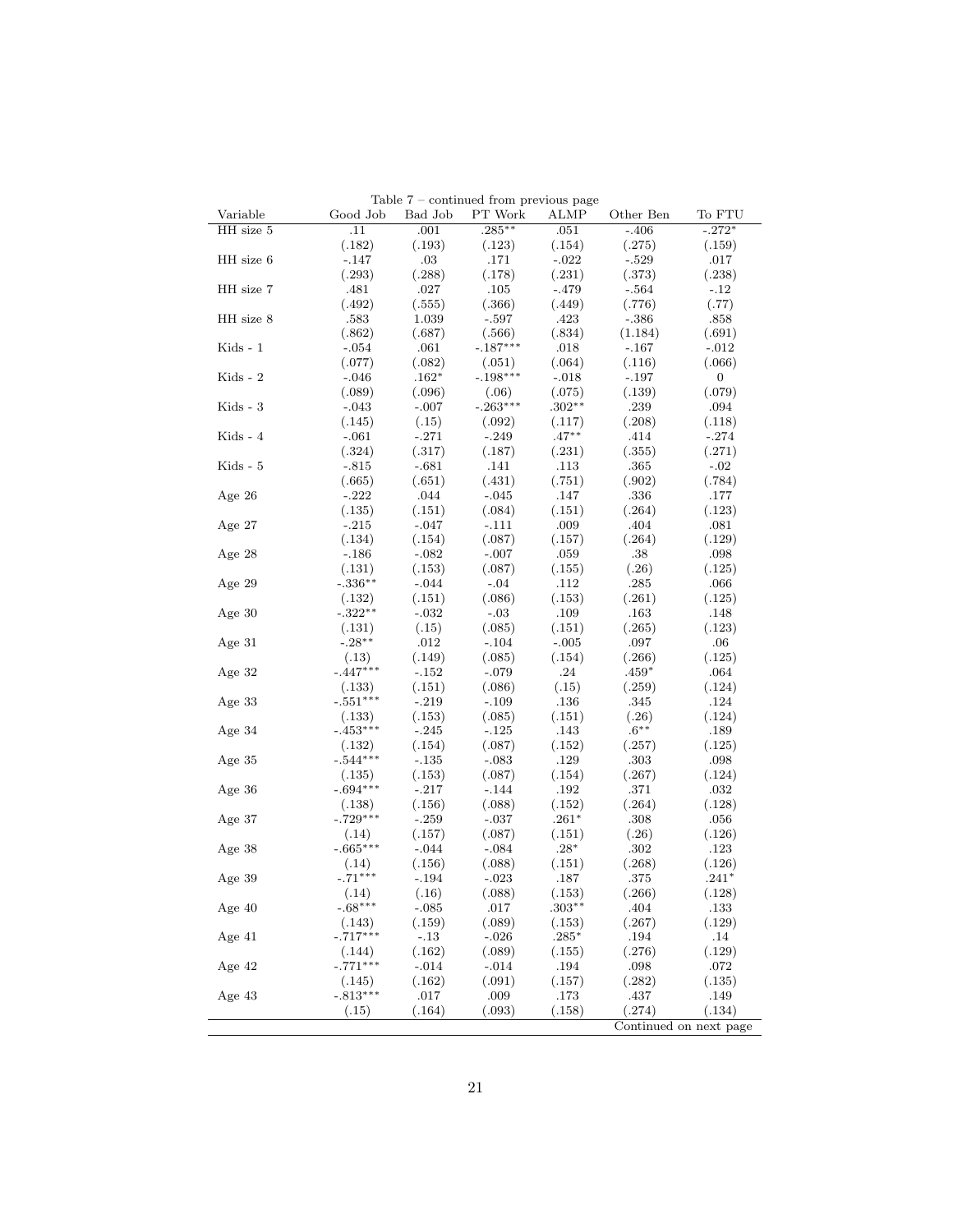| Variable | Good Job              | Bad Job  | $I$ able $I$ – continued from previous page<br>PT Work | <b>ALMP</b> | Other Ben         | To FTU  |
|----------|-----------------------|----------|--------------------------------------------------------|-------------|-------------------|---------|
| Age $44$ | $-0.858***$           | $-.075$  | $-0.017$                                               | .221        | .375              | .096    |
|          | (.152)                | (.168)   | (.093)                                                 | (.158)      | (.276)            | (.133)  |
| Age 45   | $-1.017***$           | .145     | $-.058$                                                | $.279*$     | .365              | .075    |
|          | (.156)                | (.165)   | (.093)                                                 | (.158)      | (.279)            | (.137)  |
| Age 46   | $-.929***$            | .012     | $-.062$                                                | .194        | $.572^{\ast\ast}$ | .107    |
|          | (.154)                | (.167)   | (.093)                                                 | (.162)      | (.275)            | (.137)  |
| Age $47$ | $-.917***$            | .022     | $-.081$                                                | .168        | $.537*$           | .089    |
|          | (.155)                | (.169)   | (.094)                                                 | (.162)      | (.276)            | (.138)  |
| Age 48   | $-.991***$            | .002     | $-.026$                                                | .25         | $.534*$           | .029    |
|          | (.159)                | (.171)   | (.096)                                                 | (.168)      | (.276)            | (.139)  |
| Age $49$ | $-1.237***$           | $-.102$  | $-.163*$                                               | $.298*$     | .443              | .159    |
|          | (.167)                | (.173)   | (.097)                                                 | (.165)      | (.285)            | (.141)  |
| Age $50$ | $-1.308***$           | $-.195$  | .071                                                   | $.46***$    | $.482*$           | $-.106$ |
|          | (.172)                | (.176)   | (.096)                                                 | (.158)      | (.279)            | (.142)  |
| Age $51$ | $-1.254***$           | $-.124$  | .12                                                    | .145        | $.616**$          | $-.072$ |
|          | (.167)                | (.176)   | (.095)                                                 | (.165)      | (.275)            | (.135)  |
| Age $52$ | $-1.363***$           | .027     | .041                                                   | $.289*$     | $.703**$          | .009    |
|          | (.182)                | (.177)   | (.099)                                                 | (.165)      | (.28)             | (.141)  |
| Age $53$ | $-1.376***$           | .152     | .043                                                   | .232        | .432              | .043    |
|          | (.176)                | (.176)   | (.098)                                                 | (.165)      | (.286)            | (.147)  |
| Age 54   | $-1.482***$           | .066     | .046                                                   | $.316*$     | $.536*$           | .027    |
|          | (.187)                | (.181)   | (.101)                                                 | (.165)      | (.292)            | (.148)  |
| Age 55   | $-1.714***$           | $-.043$  | $-.084$                                                | .048        | $.906***$         | .086    |
|          | (.2)                  | (.185)   | (.105)                                                 | (.177)      | (.281)            | (.147)  |
| Age 56   | $\text{-}1.436^{***}$ | $-.14$   | $-.026$                                                | .301        | .195              | .257    |
|          | (.251)                | (.214)   | (.125)                                                 | (.191)      | (.341)            | (.167)  |
| Age 57   | $-3.444***$           | $-.732*$ | $\cdot$                                                | $-.14$      | .02               | .068    |
|          | (1.036)               | (.383)   | (.217)                                                 | (.311)      | (.488)            | .238)   |
|          |                       |          |                                                        |             |                   |         |

Table 7 – continued from previous page

Note: Table shows full estimates from the model of the main model, containing 18 mass points in the distribution of  $v$ . The seven education levels are compulsory education only (reference group), some high school, high school graduates, some college, undergraduate degree, graduate degree (MA or PhD) and education unknown. The household types are single without children (reference group), married without children (type 1), married with children (type 2) cohabiting, with kids (type 3) and single with children (type 4). "HH size" and "Kids" are indicators for number of family members and the number of children under 18: HH size 8 indicates 8 or more household members, Kids 5 indicates 5 or more children under age 18.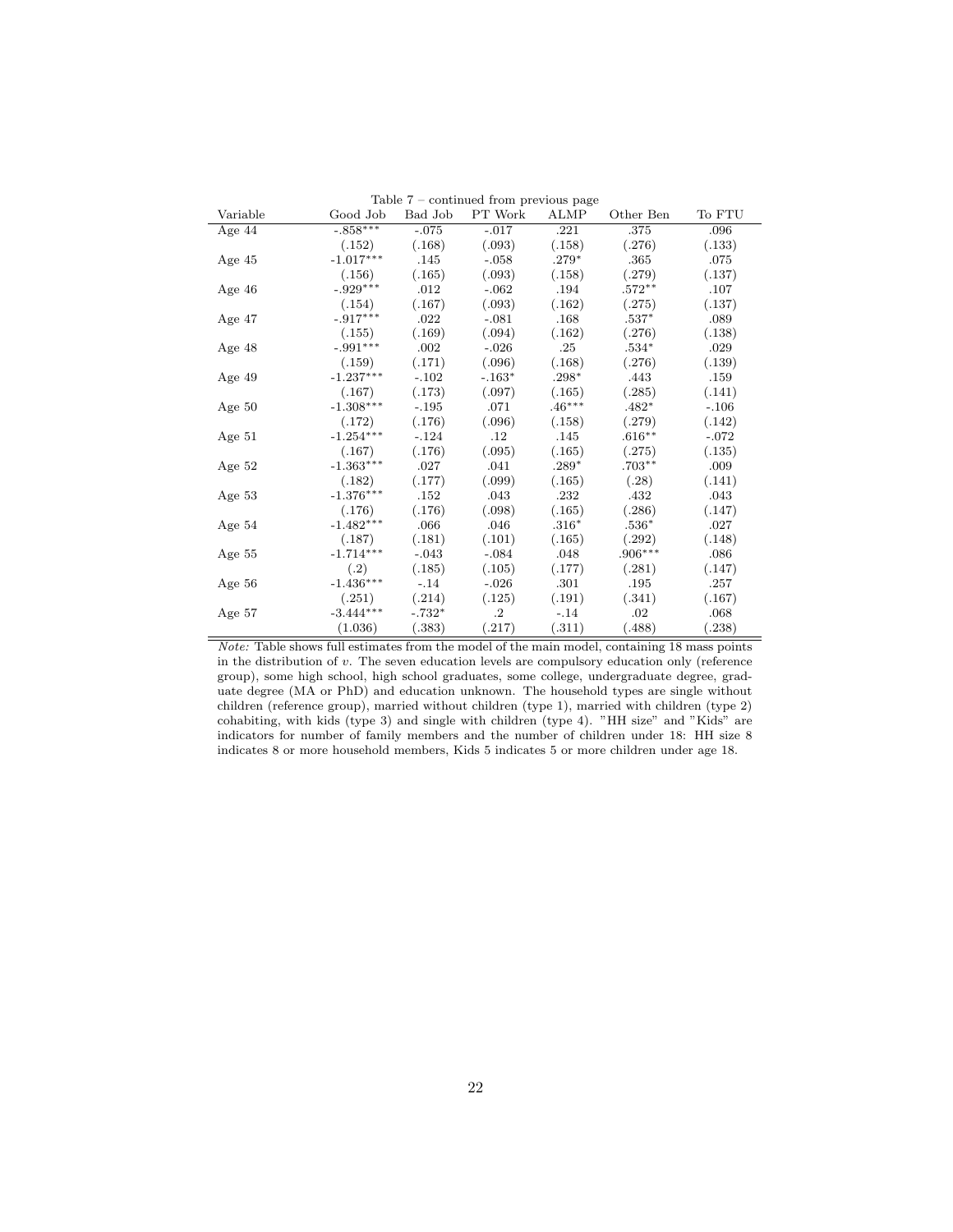

Figure 5: Calendar time effects - main model specification

Note: Figure plots estimated calendar time effects.

#### References

- Abbring, J. H. & Van den Berg, G. J. (2003), 'The nonparametric identification of treatment effects in duration models', Econometrica 71(5), 1491–1517.
- Brinch, C. N. (2007), 'Nonparametric identification of the mixed hazards model with time-varying covariates', *Econometric Theory* 23(02), 349-354.
- Cahuc, P. & Carcillo, S. (2011), 'Is short-time work a good method to keep unemployment down?'.
- Ek, S. & Holmlund, B. (2011), 'Part-time unemployment and optimal unemployment insurance'.
- Gaure, S., Røed, K. & Zhang, T. (2007), 'Time and causality: A Monte Carlo assessment of the timing-of-events approach', Journal of Econometrics 141(2), 1159–1195.